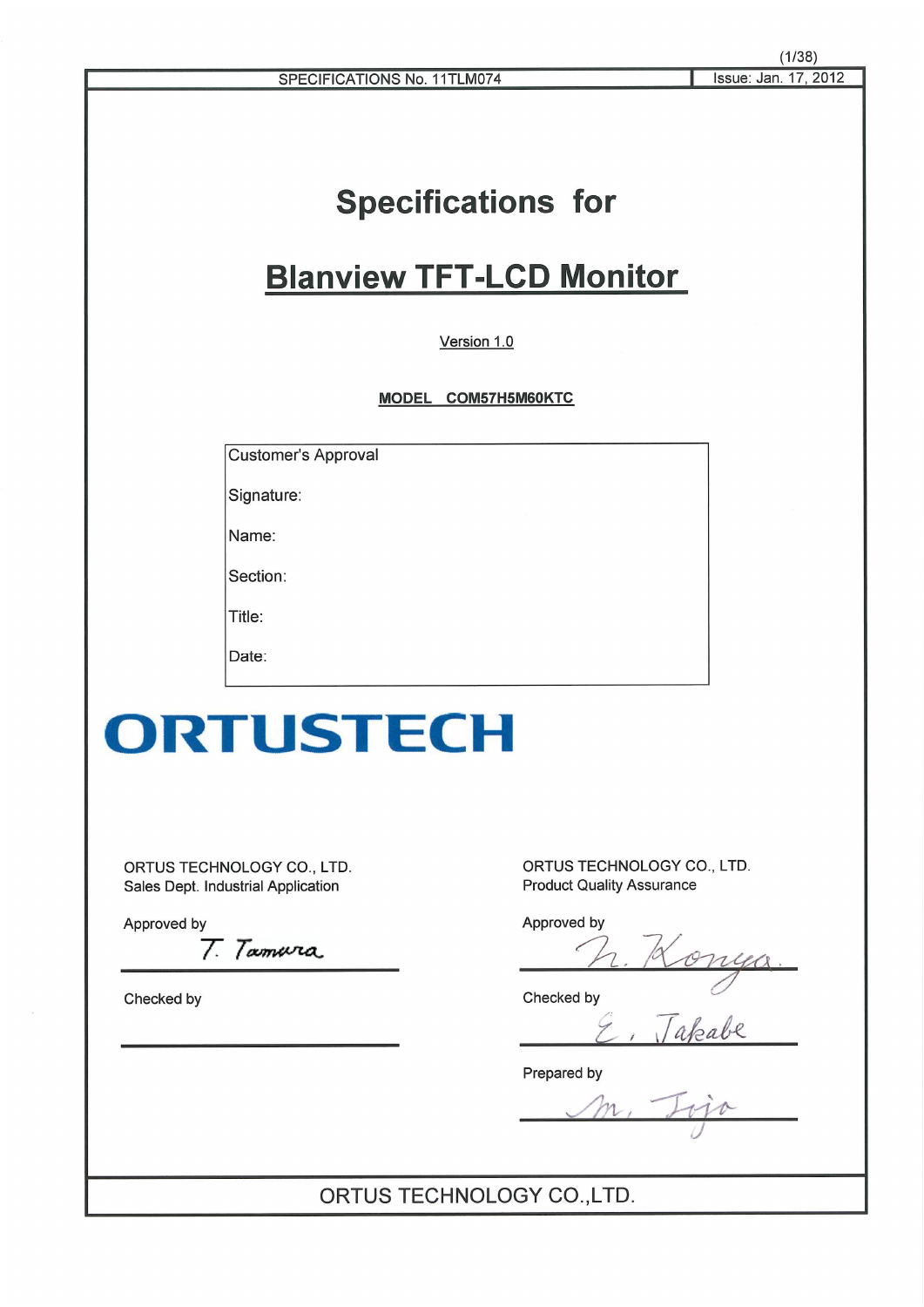|                      | (2/38) |  |  |  |  |  |
|----------------------|--------|--|--|--|--|--|
| Issue: Jan. 17. 2012 |        |  |  |  |  |  |

Version History

| Date                       | Page   | Description                   |  |  |  |
|----------------------------|--------|-------------------------------|--|--|--|
| Jan. 17, 2012              | $\Box$ | First issue<br>$\blacksquare$ |  |  |  |
|                            |        |                               |  |  |  |
|                            |        |                               |  |  |  |
|                            |        |                               |  |  |  |
|                            |        |                               |  |  |  |
|                            |        |                               |  |  |  |
|                            |        |                               |  |  |  |
|                            |        |                               |  |  |  |
|                            |        |                               |  |  |  |
|                            |        |                               |  |  |  |
|                            |        |                               |  |  |  |
|                            |        |                               |  |  |  |
|                            |        |                               |  |  |  |
|                            |        |                               |  |  |  |
|                            |        |                               |  |  |  |
|                            |        |                               |  |  |  |
|                            |        |                               |  |  |  |
|                            |        |                               |  |  |  |
|                            |        |                               |  |  |  |
|                            |        |                               |  |  |  |
|                            |        |                               |  |  |  |
|                            |        |                               |  |  |  |
|                            |        |                               |  |  |  |
|                            |        |                               |  |  |  |
|                            |        |                               |  |  |  |
|                            |        |                               |  |  |  |
|                            |        |                               |  |  |  |
|                            |        |                               |  |  |  |
|                            |        |                               |  |  |  |
|                            |        |                               |  |  |  |
|                            |        |                               |  |  |  |
|                            |        |                               |  |  |  |
|                            |        |                               |  |  |  |
|                            |        |                               |  |  |  |
|                            |        |                               |  |  |  |
|                            |        |                               |  |  |  |
|                            |        |                               |  |  |  |
|                            |        |                               |  |  |  |
|                            |        |                               |  |  |  |
|                            |        |                               |  |  |  |
|                            |        |                               |  |  |  |
|                            |        |                               |  |  |  |
|                            |        |                               |  |  |  |
|                            |        |                               |  |  |  |
| ORTUS TECHNOLOGY CO., LTD. |        |                               |  |  |  |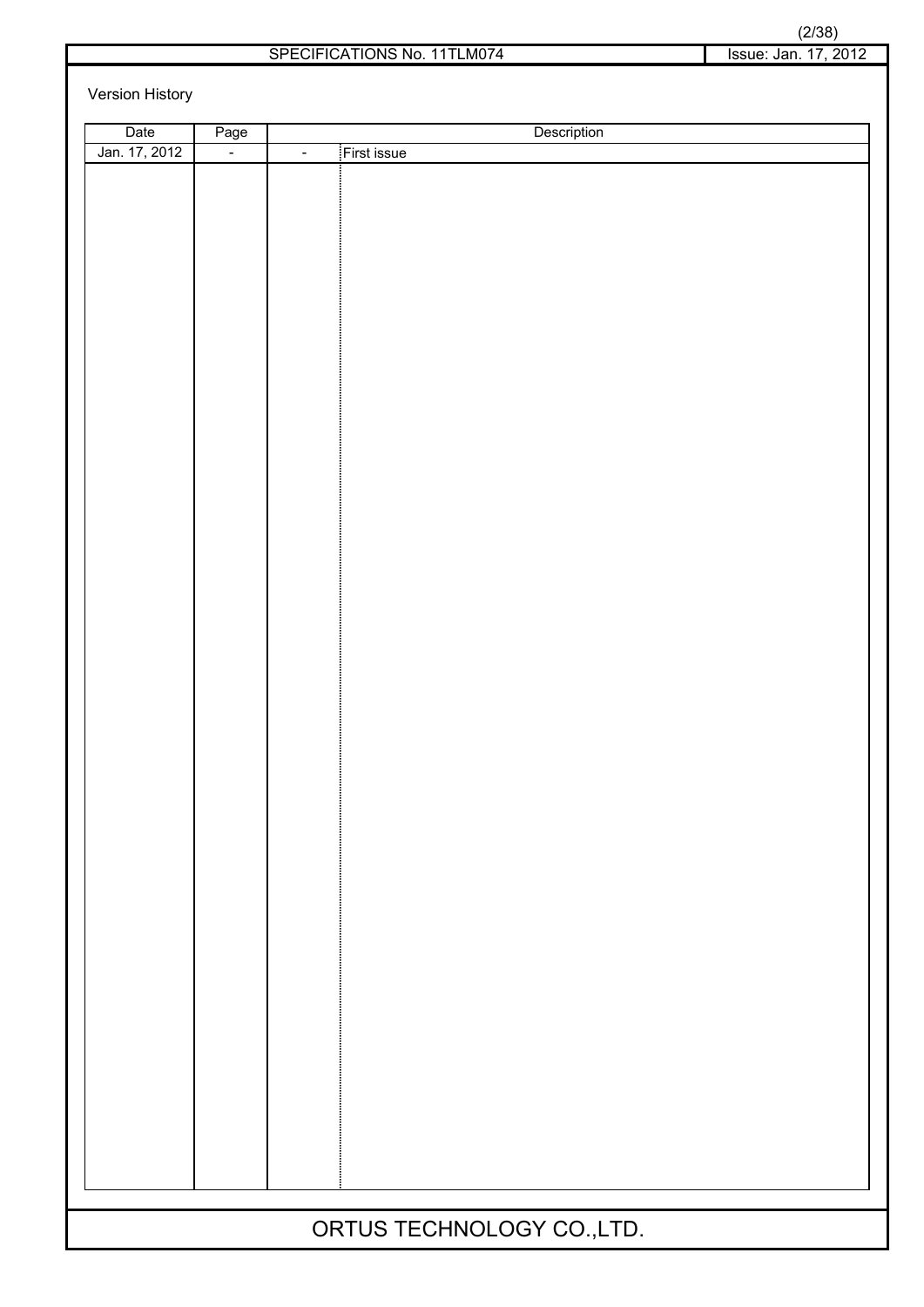**Contents** 

|      |                                               | .                                                                                                                                                                                                                                                                                                                                                                                                                                                                                                                                                                                                                                                                        | 4                                                      |
|------|-----------------------------------------------|--------------------------------------------------------------------------------------------------------------------------------------------------------------------------------------------------------------------------------------------------------------------------------------------------------------------------------------------------------------------------------------------------------------------------------------------------------------------------------------------------------------------------------------------------------------------------------------------------------------------------------------------------------------------------|--------------------------------------------------------|
|      |                                               |                                                                                                                                                                                                                                                                                                                                                                                                                                                                                                                                                                                                                                                                          |                                                        |
| 2.1  | Features of the Product                       |                                                                                                                                                                                                                                                                                                                                                                                                                                                                                                                                                                                                                                                                          | 5                                                      |
|      |                                               |                                                                                                                                                                                                                                                                                                                                                                                                                                                                                                                                                                                                                                                                          | 5                                                      |
|      |                                               |                                                                                                                                                                                                                                                                                                                                                                                                                                                                                                                                                                                                                                                                          |                                                        |
| 3.1  | Dimensions                                    |                                                                                                                                                                                                                                                                                                                                                                                                                                                                                                                                                                                                                                                                          | 7                                                      |
|      |                                               | .                                                                                                                                                                                                                                                                                                                                                                                                                                                                                                                                                                                                                                                                        | -8                                                     |
|      | Serial Label (S-Label)                        |                                                                                                                                                                                                                                                                                                                                                                                                                                                                                                                                                                                                                                                                          | 10                                                     |
|      |                                               |                                                                                                                                                                                                                                                                                                                                                                                                                                                                                                                                                                                                                                                                          | 11                                                     |
|      |                                               |                                                                                                                                                                                                                                                                                                                                                                                                                                                                                                                                                                                                                                                                          | 13                                                     |
|      |                                               |                                                                                                                                                                                                                                                                                                                                                                                                                                                                                                                                                                                                                                                                          | 13                                                     |
|      |                                               |                                                                                                                                                                                                                                                                                                                                                                                                                                                                                                                                                                                                                                                                          |                                                        |
| 7.1  | <b>DC Characteristics</b>                     |                                                                                                                                                                                                                                                                                                                                                                                                                                                                                                                                                                                                                                                                          | 14                                                     |
| 7.2  | <b>AC Characteristics</b>                     |                                                                                                                                                                                                                                                                                                                                                                                                                                                                                                                                                                                                                                                                          | 15                                                     |
|      |                                               |                                                                                                                                                                                                                                                                                                                                                                                                                                                                                                                                                                                                                                                                          | 17                                                     |
|      |                                               |                                                                                                                                                                                                                                                                                                                                                                                                                                                                                                                                                                                                                                                                          | 18                                                     |
| 7.5  | Example of Driving Timing Chart               |                                                                                                                                                                                                                                                                                                                                                                                                                                                                                                                                                                                                                                                                          | 19                                                     |
|      |                                               |                                                                                                                                                                                                                                                                                                                                                                                                                                                                                                                                                                                                                                                                          |                                                        |
| 8.1  | Power On/Off Sequence                         |                                                                                                                                                                                                                                                                                                                                                                                                                                                                                                                                                                                                                                                                          | 20                                                     |
|      | Power On Clear                                |                                                                                                                                                                                                                                                                                                                                                                                                                                                                                                                                                                                                                                                                          | 20                                                     |
| 8.3  | "DISP" On/Off Sequence                        |                                                                                                                                                                                                                                                                                                                                                                                                                                                                                                                                                                                                                                                                          | 21                                                     |
|      |                                               |                                                                                                                                                                                                                                                                                                                                                                                                                                                                                                                                                                                                                                                                          |                                                        |
| 9.1  |                                               |                                                                                                                                                                                                                                                                                                                                                                                                                                                                                                                                                                                                                                                                          | 22                                                     |
|      |                                               |                                                                                                                                                                                                                                                                                                                                                                                                                                                                                                                                                                                                                                                                          | 23                                                     |
| 9.3  |                                               |                                                                                                                                                                                                                                                                                                                                                                                                                                                                                                                                                                                                                                                                          | 23                                                     |
|      |                                               |                                                                                                                                                                                                                                                                                                                                                                                                                                                                                                                                                                                                                                                                          |                                                        |
| 10.1 | <b>Optical Characteristics</b>                |                                                                                                                                                                                                                                                                                                                                                                                                                                                                                                                                                                                                                                                                          | 24                                                     |
| 10.2 |                                               |                                                                                                                                                                                                                                                                                                                                                                                                                                                                                                                                                                                                                                                                          | 25                                                     |
|      |                                               |                                                                                                                                                                                                                                                                                                                                                                                                                                                                                                                                                                                                                                                                          |                                                        |
| 11.1 |                                               |                                                                                                                                                                                                                                                                                                                                                                                                                                                                                                                                                                                                                                                                          | 26                                                     |
| 11.2 | Screen and Other Appearance                   |                                                                                                                                                                                                                                                                                                                                                                                                                                                                                                                                                                                                                                                                          | 27                                                     |
|      |                                               |                                                                                                                                                                                                                                                                                                                                                                                                                                                                                                                                                                                                                                                                          | 28                                                     |
|      |                                               |                                                                                                                                                                                                                                                                                                                                                                                                                                                                                                                                                                                                                                                                          | 30                                                     |
|      |                                               |                                                                                                                                                                                                                                                                                                                                                                                                                                                                                                                                                                                                                                                                          |                                                        |
| 14.1 |                                               |                                                                                                                                                                                                                                                                                                                                                                                                                                                                                                                                                                                                                                                                          | 31                                                     |
| 14.2 | <b>Precautions for Handling</b>               |                                                                                                                                                                                                                                                                                                                                                                                                                                                                                                                                                                                                                                                                          | 32                                                     |
| 14.3 | <b>Precautions for Operation</b>              |                                                                                                                                                                                                                                                                                                                                                                                                                                                                                                                                                                                                                                                                          | 32                                                     |
| 14.4 | <b>Storage Condition for Shipping Cartons</b> |                                                                                                                                                                                                                                                                                                                                                                                                                                                                                                                                                                                                                                                                          | 33                                                     |
| 14.5 | Precautions for Peeling off                   |                                                                                                                                                                                                                                                                                                                                                                                                                                                                                                                                                                                                                                                                          | 33                                                     |
|      | the Protective film                           |                                                                                                                                                                                                                                                                                                                                                                                                                                                                                                                                                                                                                                                                          |                                                        |
|      |                                               |                                                                                                                                                                                                                                                                                                                                                                                                                                                                                                                                                                                                                                                                          | 34                                                     |
|      | 9. Circuit                                    | 1. Application<br>2. Outline Specifications<br>2.2 Display Method<br>3. Dimensions and Shape<br>3.2 Outward Form<br>3.3<br>4. Pin Assignment<br>5. Absolute Maximum Rating<br>6. Recommended Operating Conditions<br>7. Characteristics<br>7.3 Input Timing Characteristics<br>7.4 Driving Timing Chart<br>8. Description of Operation<br>8.2<br>9.2 LED Circuit<br><b>Touch Panel Circuit</b><br>10. Characteristics<br><b>Temperature Characteristics</b><br>11. Criteria of Judgment<br>Defective Display and Screen Quality<br>12. Reliability Test<br>13. Packing Specifications<br>14. Handling Instruction<br>Cautions for Handling LCD panels<br><b>APPENDIX</b> | Driving Circuit Example (AVDD = 12.0V) $\cdots \cdots$ |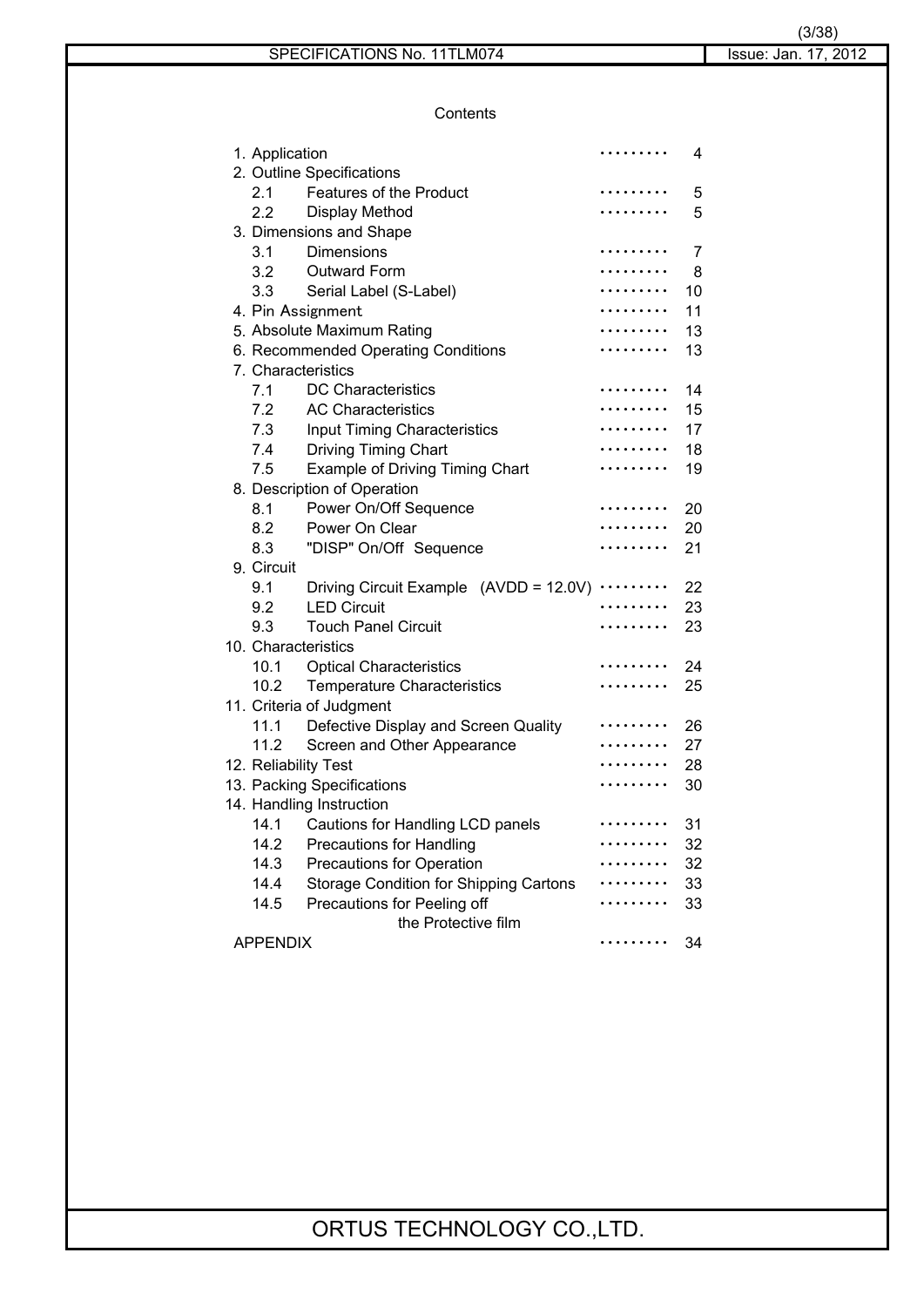### 1. Application

This Specification is applicable to 14.4cm (5.7 inch) Blanview TFT-LCD monitor for non-military use.

- 䃁 ORTUS TECHNOLOGY makes no warranty or assume no liability that use of this Product and/or any information including drawings in this Specification by Purchaser is not infringing any patent or other intellectual property rights owned by third parties, and ORTUS TECHNOLOGY shall not grant to Purchaser any right to use any patent or other intellectual property rights owned by third parties. Since this Specification contains ORTUS TECHNOLOGY's confidential information and copy right, Purchaser shall use them with high degree of care to prevent any unauthorized use, disclosure, duplication, publication or dissemination of ORTUS TECHNOLOGY's confidential information and copy right.
- 䃁 If Purchaser intends to use this Products for an application which requires higher level of reliability and/or safety in functionality and/or accuracy such as transport equipment (aircraft, train, automobile, etc.), disaster-prevention/security equipment or various safety equipment, Purchaser shall consult ORTUS TECHNOLOGY on such use in advance.
- 䃁 This Product shall not be used for application which requires extremely higher level of reliability and/or safety such as aerospace equipment, telecommunication equipment for trunk lines, control equipment for nuclear facilities or life-support medical equipment.
- © ORTUS TECHNOLOGY assumes no liability for any damage resulting from misuse, abuse, and/or miss-operation of the Product deviating from the operating conditions and precautions described in the Specification.
- 䃁 If any issue arises as to information provided in this Specification or any other information, ORTUS TECHNOLOGY and Purchaser shall discuss them in good faith and seek solution.
- 䃁 ORTUS TECHNOLOGY assumes no liability for defects such as electrostatic discharge failure occurred during peeling off the protective film or Purchaser's assembly process.

### 䃁 This Product is compatible for RoHS directive.

| Object substance                                   | Maximum content [ppm] |
|----------------------------------------------------|-----------------------|
| Cadmium and its compound                           | 100                   |
| Hexavalent Chromium Compound                       | 1000                  |
| Lead & Lead compound                               | 1000                  |
| Mercury & Mercury compound                         | 1000                  |
| Polybrominated biphenyl series (PBB series)        | 1000                  |
| Polybrominated biphenyl ether series (PBDE series) | 1000                  |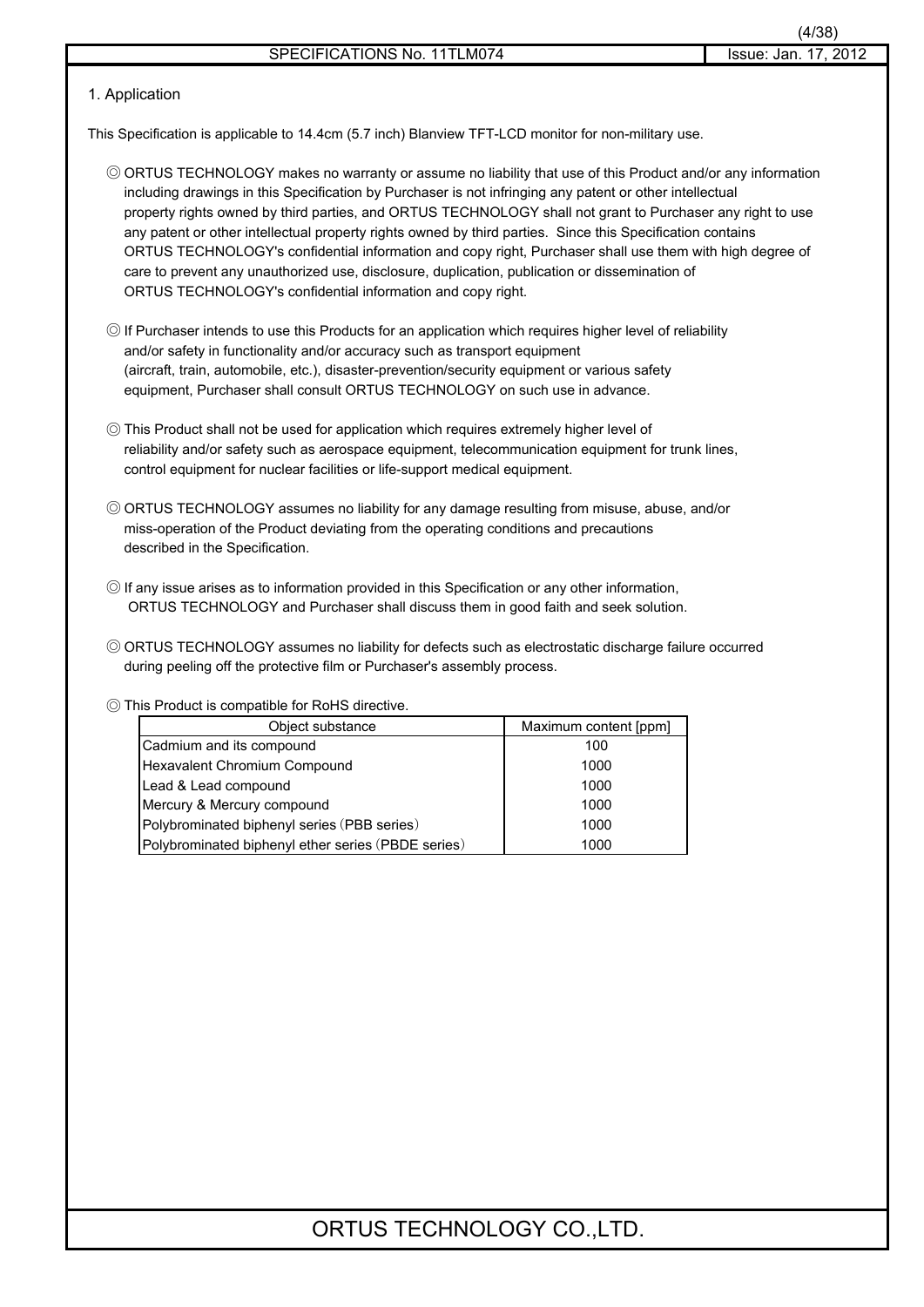#### 2. Outline Specifications

- 2.1 Features of the Product
	- 5.7 inch diagonal display, 1,920 [H] x 480 [V] dots.
	- 6-bit 262,144 color display capability.
	- Built in Timing generator (TG).
	- Long life & High bright white LED back-light.
	- Blanview TFT-LCD, improved outdoor readability.



### 2.2 Display Method

| Items                 | Specifications                              | Remarks                     |
|-----------------------|---------------------------------------------|-----------------------------|
| Display type          | TN type 262,144 colors.                     |                             |
|                       | Blanview, Normally white.                   |                             |
| Driving method        | la-Si TFT Active matrix.                    |                             |
|                       | Line-scanning, Non-interlace.               |                             |
| Dot arrangement       | RGB stripe arrangement.                     | Refer to "Dot arrangement". |
| Signal input method   | 6-bit RGB, parallel input.                  |                             |
| <b>Backlight type</b> | Long life & High bright white LED.          |                             |
| Touch panel           | Resistance type, transmissive analog tablet | Surface finishing: Clear    |



(FPC cable placed down)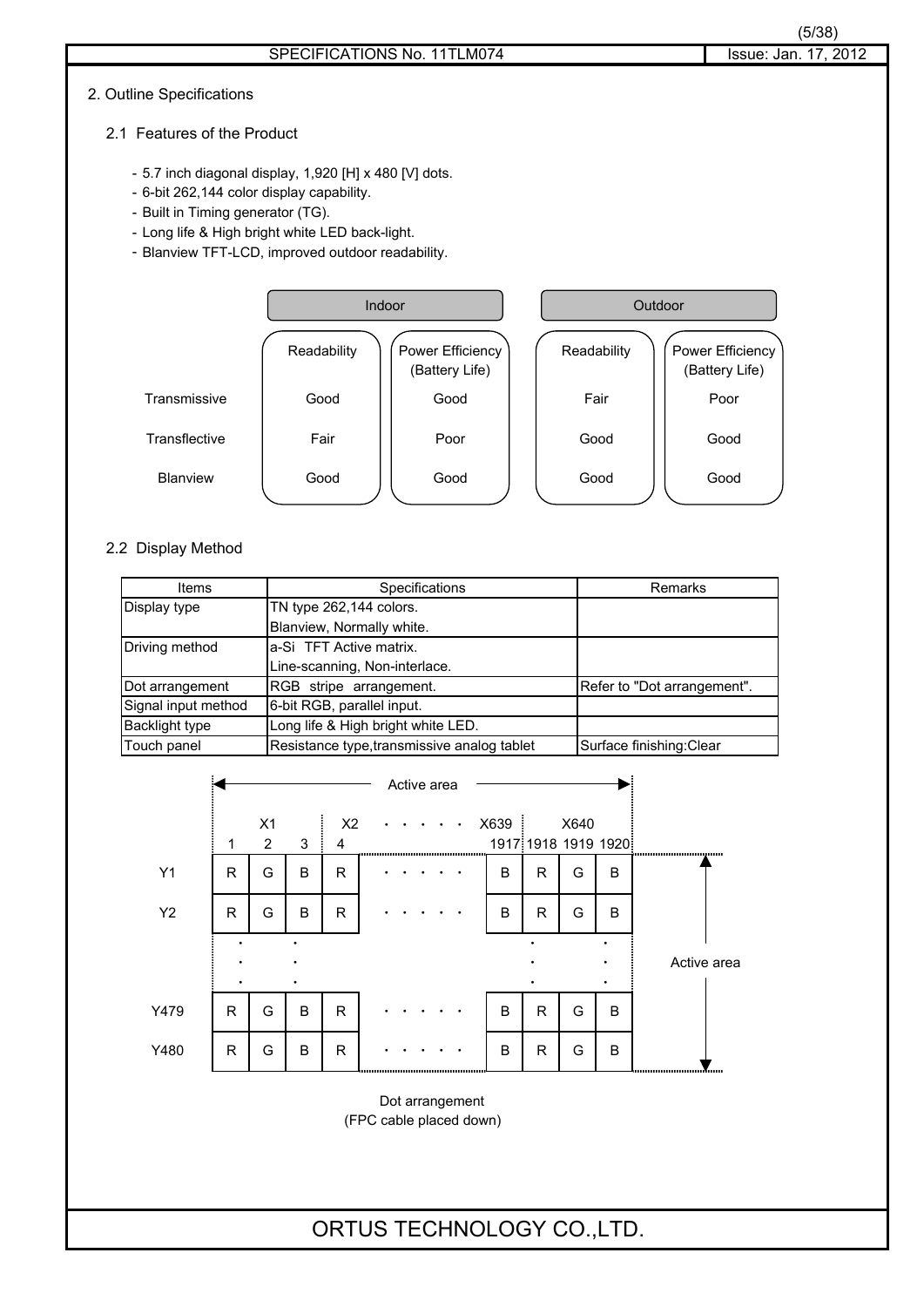

- Backlight power consumption required to assure visibility. (equivalent to 3.5"QVGA )



- Contrast characteristics under 100,000lx. (same condition as direct sunlight.)

With better contrast (higher contrast ratio), Blanview TFT-LCD has the best outdoor readability in three different types of TFT-LCD.

Below chart shows contrast value against panel surface brightness. (Horizontal: Panel surface brightness/ Vertical: Contrast value) LCD panel has enough outdoor readability above our Standard line. (ORTUS TECHNOLOGY criteria)

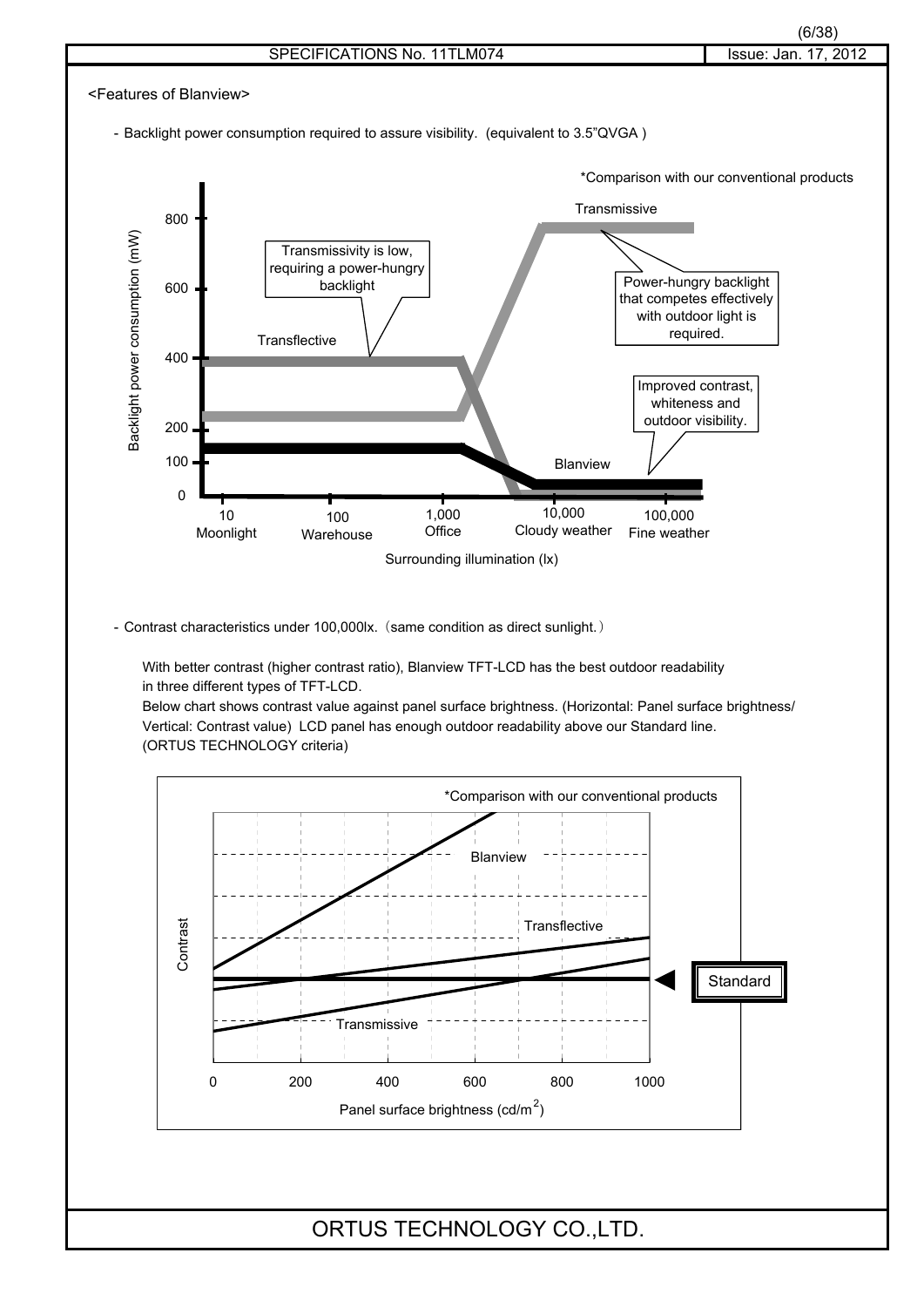### 3. Dimensions and Shape

### 3.1 Dimensions

| Items                     | <b>Specifications</b>                       | Unit | Remarks                                |
|---------------------------|---------------------------------------------|------|----------------------------------------|
| <b>Outline dimensions</b> | $130.32[H] \times 101.20[V] \times 5.43[D]$ | mm   | Exclude FPC cable.                     |
| Active area               | 115.20[H] × 86.40[V]                        | mm   | 14.4cm diagonal.                       |
| Number of dots            | 1,920[H] × 480[V]                           | dot  |                                        |
| Dot pitch                 | 60.00[H] × 180.00[V]                        | μm   |                                        |
| Hardness of               |                                             | н    | Load:4.9N, Angle:45°                   |
| Touch Panel surface       |                                             |      | Reference judgment standard: JIS-K5600 |
| Weight                    | 125                                         | a    | Include FPC cable.                     |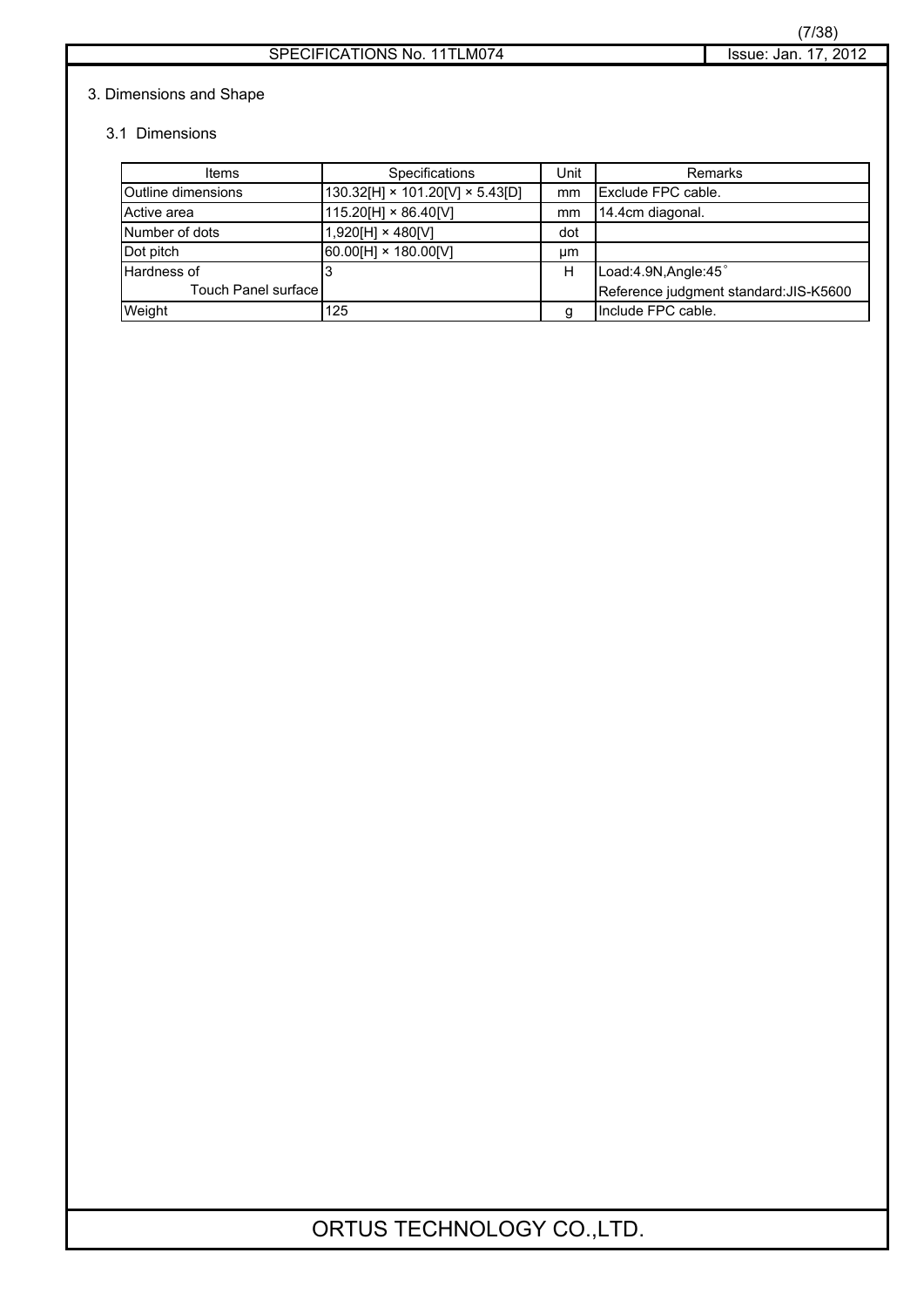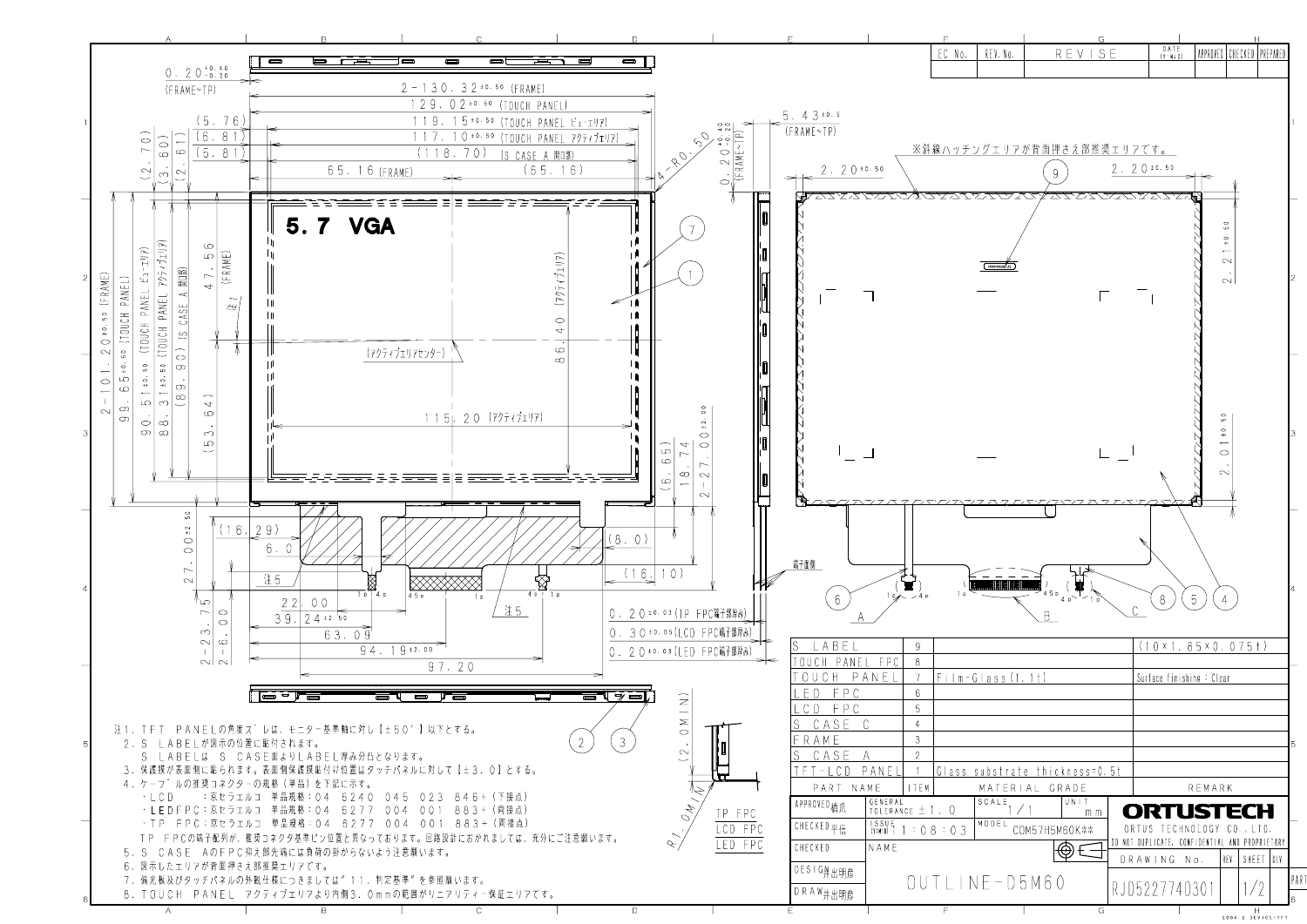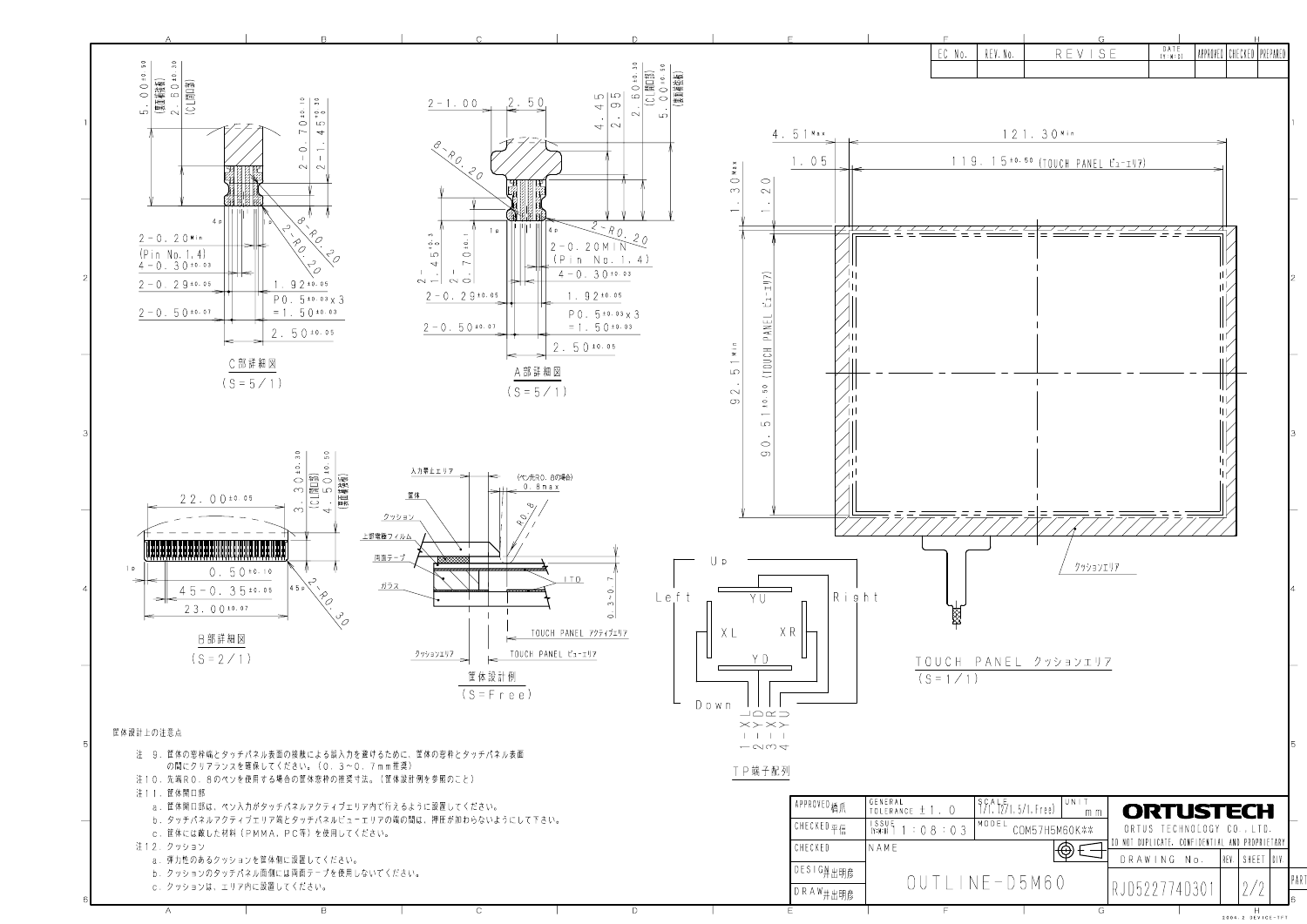### 3.3 SERIAL LABEL (S-LABEL)

### 1) Display Items

S-label indicates the least significant digit of manufacture year (1digit), manufacture month with below alphabet (1letter), model code (5characters), serial number (6digits).

- \* Contents of Display
- \* \*\*\*\*\* \*\*\*\*\*\* ab c d

|          | Contents of display                             |                          |       |       |  |  |  |  |  |
|----------|-------------------------------------------------|--------------------------|-------|-------|--|--|--|--|--|
| la       | The least significant digit of manufacture year |                          |       |       |  |  |  |  |  |
| <b>b</b> | Manufacture month Jan-A<br>May-E<br>Sep-I       |                          |       |       |  |  |  |  |  |
|          |                                                 | Feb-B                    | Jun-F | Oct-J |  |  |  |  |  |
|          |                                                 | Mar-C                    | Jul-G | Nov-K |  |  |  |  |  |
|          |                                                 | Apr-D                    | Aug-H | Dec-L |  |  |  |  |  |
| lc.      | Model code                                      | 57DLC (Made in Japan)    |       |       |  |  |  |  |  |
|          |                                                 | 57DMC (Made in Malaysia) |       |       |  |  |  |  |  |
|          |                                                 | 57DNC (Made in China)    |       |       |  |  |  |  |  |
| ld       | Serial number                                   |                          |       |       |  |  |  |  |  |

\* Example of indication of Serial label (S-label)

䊶Made in Japan

2A57DLC000125

means "manufactured in Jan. 2012, 5.7" DL type, C specifications, serial number 000125"

· Made in Malaysia

2A57DMC000125

means "manufactured in Jan. 2012, 5.7" DM type, C specifications, serial number 000125"

䊶Made in China

2A57DNC000125

means "manufactured in Jan. 2012, 5.7" DN type, C specifications, serial number 000125"

2) Location of Serial Label (S-label) Refer to 3.2 "Outward Form".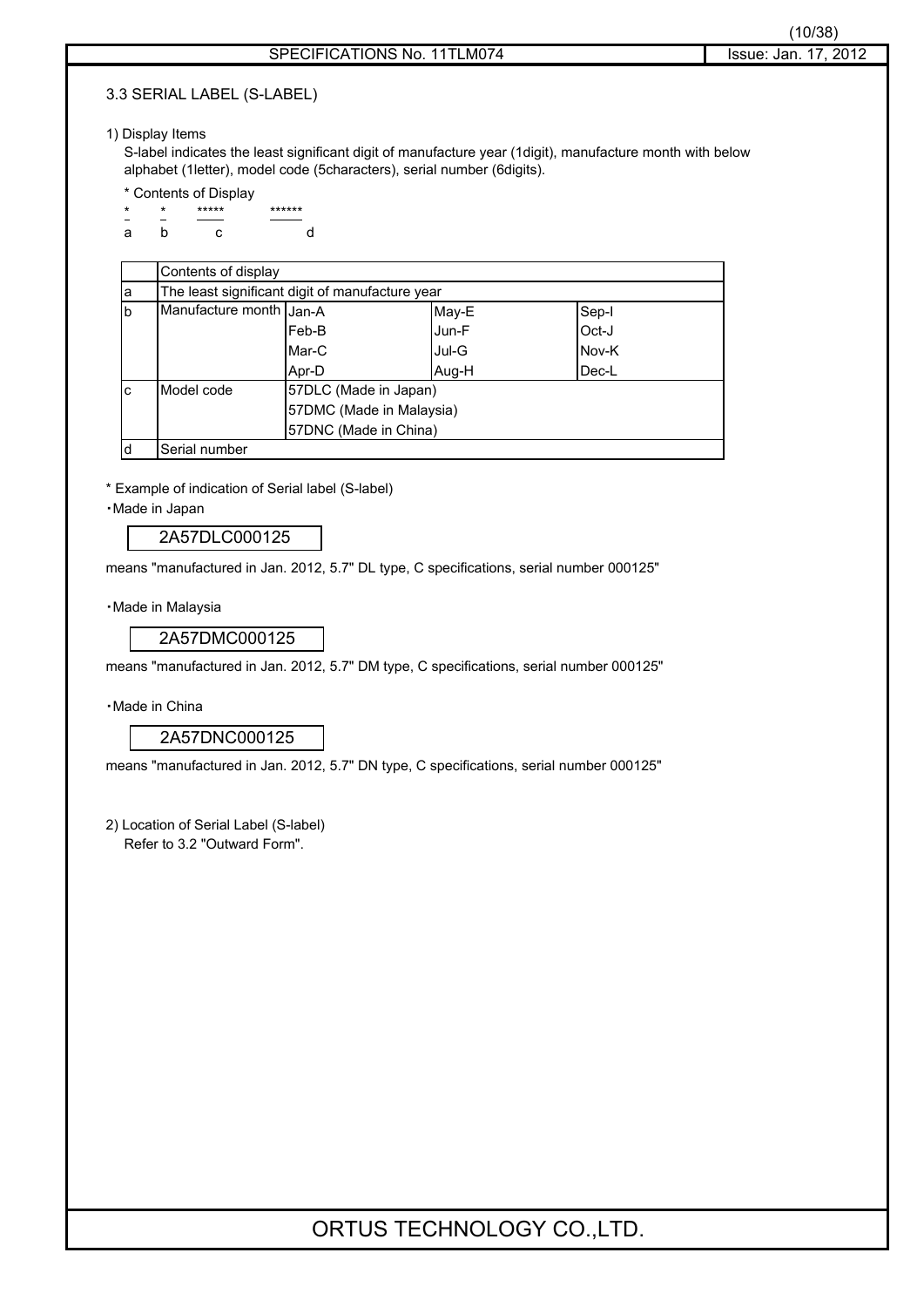### 4. Pin Assignment

### 4.1 Display Module Part

| No.              | Symbol            | Function                                                                                         |
|------------------|-------------------|--------------------------------------------------------------------------------------------------|
| 1                | <b>VSS</b>        | GND.                                                                                             |
| $\overline{2}$   | VGL               | Negative voltage for gate driver.                                                                |
| 3                | <b>VDD</b>        | Power supply for logic circuit.                                                                  |
| 4                | <b>VGH</b>        | Positive voltage for gate driver.                                                                |
| $\sqrt{5}$       | <b>AVDD</b>       | Power supply for analog circuit.                                                                 |
| $\,6\,$          | V10               | Source driver output level voltage. (negative case)                                              |
| 7                | V <sub>6</sub>    | Source driver output level voltage. (negative case)                                              |
| 8                | V <sub>5</sub>    | Source driver output level voltage. (positive case)                                              |
| $\boldsymbol{9}$ | V <sub>1</sub>    | Source driver output level voltage. (positive case)                                              |
| 10               | POCB              | Power on clear. (Low: Active)                                                                    |
| 11               | <b>DISP</b>       | Display on/off control signal.(Lo: display off, Hi: display on)                                  |
| 12               | RL                | Horizontally Flipped (right/left) signal. (Lo: Horizontally Flipped Display, Hi: Normal display) |
| 13               | <b>UD</b>         | Vertically Flipped (up/down) signal. (Lo: Normal display, Hi: Vertically Flipped Display)        |
| 14               | <b>VSS</b>        | GND.                                                                                             |
| 15               | <b>VDD</b>        | Power supply for logic circuit.                                                                  |
| 16               | DE                | Input data effective signal. (It is effective for the period of "Hi")                            |
| 17               | <b>HSYNC</b>      | Horizontal sync signal. (Low active)                                                             |
| 18               | <b>VSYNC</b>      | Vertical sync signal. (Low active)                                                               |
| 19               | <b>CLK</b>        | Clock signal. Latching data at the rising edge.                                                  |
| 20               | TEST <sub>5</sub> | Short to VSS.                                                                                    |
| 21               | TEST6             | Short to VSS.                                                                                    |
| 22               | D <sub>0</sub>    | Display data(R).                                                                                 |
| 23               | D01               | 00h: Black                                                                                       |
| 24               | D02               | D00:LSB<br>D05:MSB                                                                               |
| 25               | D <sub>0</sub> 3  |                                                                                                  |
| 26               | D04               | Driver has internal gamma conversion.                                                            |
| 27               | D <sub>05</sub>   |                                                                                                  |
| 28               | TEST <sub>3</sub> | Short to VSS.                                                                                    |
| 29               | TEST4             | Short to VSS.                                                                                    |
| 30               | D <sub>10</sub>   | Display data(G).                                                                                 |
| 31               | D <sub>11</sub>   | 00h: Black                                                                                       |
| 32               | D <sub>12</sub>   | D10:LSB<br>D15:MSB                                                                               |
| 33               | D <sub>13</sub>   |                                                                                                  |
| 34               | D14               | Driver has internal gamma conversion.                                                            |
| 35               | D15               |                                                                                                  |
| 36               | TEST1             | Short to VSS.                                                                                    |
| 37               | TEST <sub>2</sub> | Short to VSS.                                                                                    |
| 38               | D <sub>20</sub>   | Display data(B).                                                                                 |
| 39               | D <sub>21</sub>   | 00h: Black                                                                                       |
| 40               | D22               | D20:LSB<br>D25:MSB                                                                               |
| 41               | D <sub>23</sub>   |                                                                                                  |
| 42               | D <sub>24</sub>   | Driver has internal gamma conversion.                                                            |
| 43               | D <sub>25</sub>   |                                                                                                  |
| 44               | <b>VCOM</b>       | Input signal for common electrode.                                                               |
| 45               | <b>VSS</b>        | GND.                                                                                             |

- Recommended connector: KYOCERA ELCO, 6240 series (04 6240 045 023 846+)

- Please make sure to check a consistency between pin assignment in "3.2 Outward Form" and your connector pin assignment when designing your circuit.

Inconsistency in input signal assignment may cause a malfunction.

- Since FPC cable has gold plated terminals, gilt finish contact shoe connector is recommended.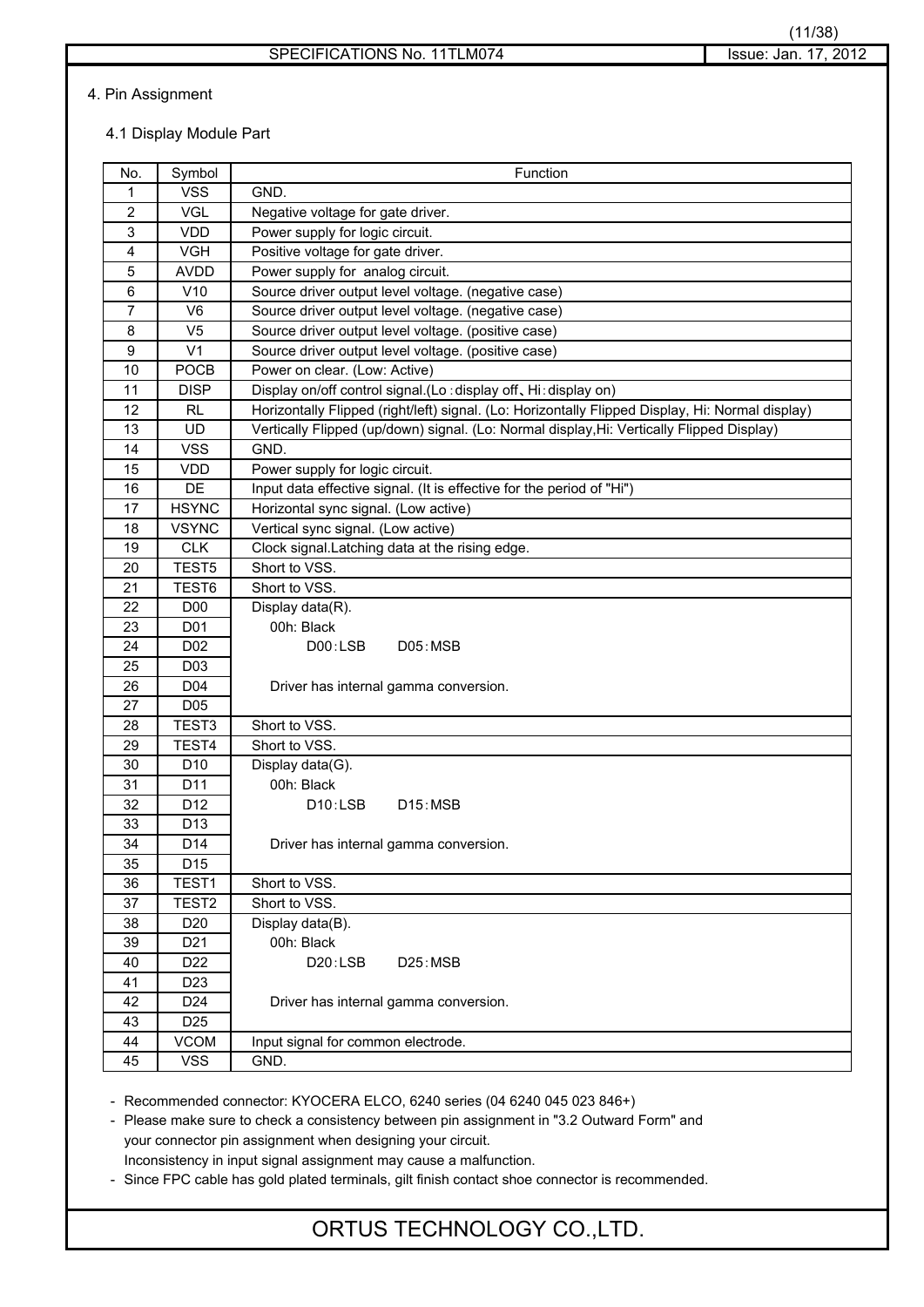### 4.2 Backlight Part

| No.    | Symbol           | Function                          |
|--------|------------------|-----------------------------------|
|        | BLH <sub>1</sub> | Backlight drive 1 (anode side).   |
| ▃      | BLH <sub>2</sub> | Backlight drive 2 (anode side).   |
| ົ<br>ບ | BLL <sub>2</sub> | Backlight drive 2 (cathode side). |
|        | BLL1             | Backlight drive 1 (cathode side). |

- Recommended connector: KYOCERA ELCO, 6277 series [04 6277 004 001 883+]

- Please make sure to check a consistency between pin assignment in "3.2 Outward Form" and your connector pin assignment when designing your circuit. Inconsistency in input signal assignment may cause a malfunction.

- Since FPC cable has gold plated terminals, gilt finish contact shoe connector is recommended.

#### 4.3 Touch Panel Part

| No. | Symbol | <b>Function</b>       |
|-----|--------|-----------------------|
|     | XL     | X-axis left terminal  |
|     | YD     | Y-axis down terminal  |
| ີ   | ΧR     | X-axis right terminal |
|     | YU     | Y-axis up terminal    |

- Recommended connector: KYOCERA ELCO 6277 series [04 6277 004 001 883+]

- Please make sure to check a consistency between pin assignment in "3.2 Outward Form" and your connector pin assignment when designing your circuit.

Inconsistency in input signal assignment may cause a malfunction.

- Since FPC cable has gold plated terminals, gilt finish contact shoe connector is recommended.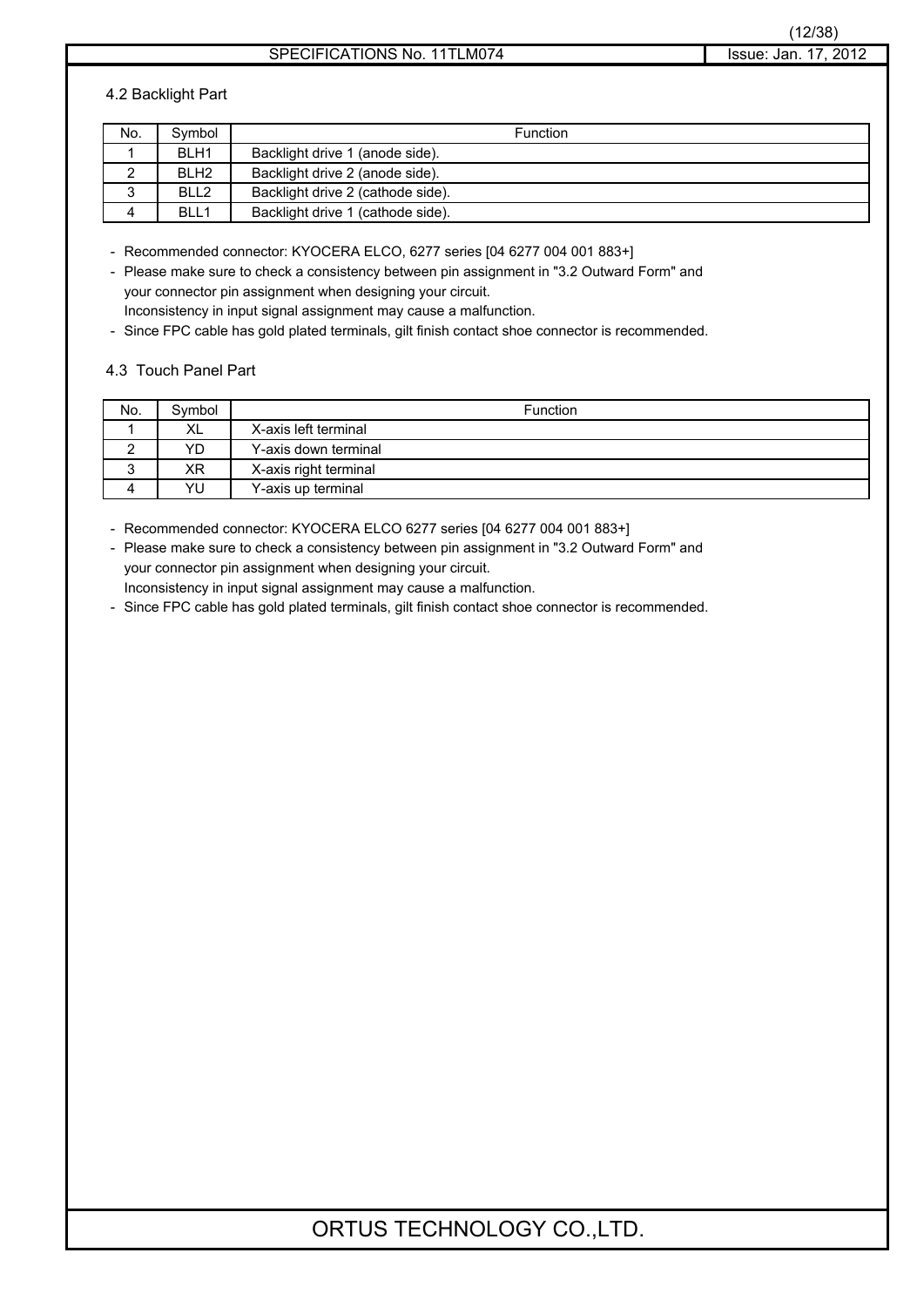### SPECIFICATIONS No. 11TLM074 SPECIFICATIONS No. 11TLM074

#### 5. Absolute Maximum Rating

|                                      |              |           |                                                                           |            |    | VSS=0V                                                                             |  |  |      |                     |
|--------------------------------------|--------------|-----------|---------------------------------------------------------------------------|------------|----|------------------------------------------------------------------------------------|--|--|------|---------------------|
| Item                                 | Symbol       | Condition | Rating                                                                    |            |    |                                                                                    |  |  | Unit | Applicable terminal |
|                                      |              |           | MIN                                                                       | <b>MAX</b> |    |                                                                                    |  |  |      |                     |
| Supply voltage for logic             | <b>VDD</b>   | Ta=25°C   | $-0.3$                                                                    | 7.0        | V  | <b>VDD</b>                                                                         |  |  |      |                     |
| Supply voltage for analog1           | <b>AVDD</b>  | Note 1    | $-0.3$                                                                    | 13.5       | v  | <b>AVDD</b>                                                                        |  |  |      |                     |
| Supply voltage for analog2           | VGH          |           | $-0.3$                                                                    | 27.0       | v  | <b>VGH</b>                                                                         |  |  |      |                     |
| Supply voltage for analog3           | VGL          |           | VGH-27.0                                                                  | 0.3        | V  | VGL                                                                                |  |  |      |                     |
| Supply voltage for analog4<br>Note 2 | Vv           |           | $-0.3$                                                                    | AVDD-0.1   | V  | V1, V5, V6, V10                                                                    |  |  |      |                     |
| Input voltage for logic              | VI           |           | $-0.3$                                                                    | $VDD+0.3$  | V  | CLK, VSYNC, HSYNC, DE<br>D[25:20],D[15:10],D[05:00],RL,<br>UD, TEST1~6, DISP, POCB |  |  |      |                     |
| Common electrode voltage             | <b>VCOM</b>  |           | $-0.3$                                                                    | 10.0       | V  | <b>VCOM</b>                                                                        |  |  |      |                     |
| LED direction current                | $\mathbf{H}$ | Ta=25°C   |                                                                           | 35         | mA | BLH1 - BLL1.BLH2 - BLL2                                                            |  |  |      |                     |
| of order                             |              | Ta=70°C   | --                                                                        | 15         |    |                                                                                    |  |  |      |                     |
| Touch Panel input voltage            | VIT          |           |                                                                           | 7.0        | V  | XR, XL, YU, YD                                                                     |  |  |      |                     |
| Storage temperature range            | Tstg         |           | -30                                                                       | 80         | °C |                                                                                    |  |  |      |                     |
| Storage humidity range               | Hstg         |           | Non condensing in an environmental<br>moisture at or less than 40°C90%RH. |            |    |                                                                                    |  |  |      |                     |

Note1: Please refer to the "Power On/Off Sequence" section of this document.

Note2: AVDD>V1>V5>V6>V10>VSS.

6. Recommended Operating Conditions

Item | Symbol | Condition | Rating | Unit | Applicable terminal MIN TYP MAX Supply voltage for logic VDD Ta=25°C 3.0 3.3 3.6 V VDD Supply voltage for analog1 | AVDD | 11.0 | 12.0 | 13.0 | V | AVDD Supply voltage for analog2  $\parallel$  VGH  $\parallel$  20.0  $\parallel$  21.0  $\parallel$  22.0  $\parallel$  V VGH Supply voltage for analog3  $\vert$  VGL  $\vert$  -8.0  $\vert$  -7.0  $\vert$  -6.0  $\vert$  V  $\vert$ VGL Common electrode voltage VCOM 4.2 4.2 4.7 5.2 V VCOM Note 1 V1 10.3 10.6 10.9 V V1 Contrast range V5 6.9 7.2 7.5 V V5 V6 | 5.2 | 5.5 | 5.8 | V |V6 V10 0.7 0.8 0.9 V V10 Input voltage for logic VI 0 -- VDD V CLK,VSYNC,HSYNC, DE,D[25:20],D[15:10], D[05:00],RL,UD,DISP, POCB Operating temperature Top Note 2,3 -20 25 70 °C Panel surface  $r = \frac{r}{\tan \theta}$   $r = \frac{r}{\tan \theta}$   $\frac{r}{\tan \theta}$   $\frac{r}{\tan \theta}$   $\frac{r}{\tan \theta}$   $\frac{r}{\tan \theta}$   $\frac{r}{\tan \theta}$   $\frac{r}{\tan \theta}$   $\frac{r}{\tan \theta}$   $\frac{r}{\tan \theta}$   $\frac{r}{\tan \theta}$   $\frac{r}{\tan \theta}$   $\frac{r}{\tan \theta}$   $\frac{r}{\tan \theta}$   $\frac{r}{\tan \theta}$   $\frac{r}{\tan \theta}$   $\frac{r}{\tan \$ Operating humidity range  $\begin{array}{|c|c|c|c|c|c|} \hline \text{Operating humidity range} & \text{Ta} \leq 30^{\circ}\text{C} & 20 \hline \end{array}$ Hop Ta>30°C Non condensing in an environmental moisture at or less than 30°C80%RH

Note1: This range indicates the most probable range for the optimal setting for VCOM. It does not mean that the optimal settings for VCOM for all monitors will be in this range. VCOM should be optimized by viewing/using the monitor.

Note2: This monitor is operatable in this temperature range. With regard to optical characteristics, refer to Item "10. CHARACTERISTICS".

Note3: Acceptable Forward Current to LED is up to 15mA, when Ta=+70°C. Do not exceed Allowable Forward Current shown on the chart below.



### ORTUS TECHNOLOGY CO.,LTD.

VSS=0V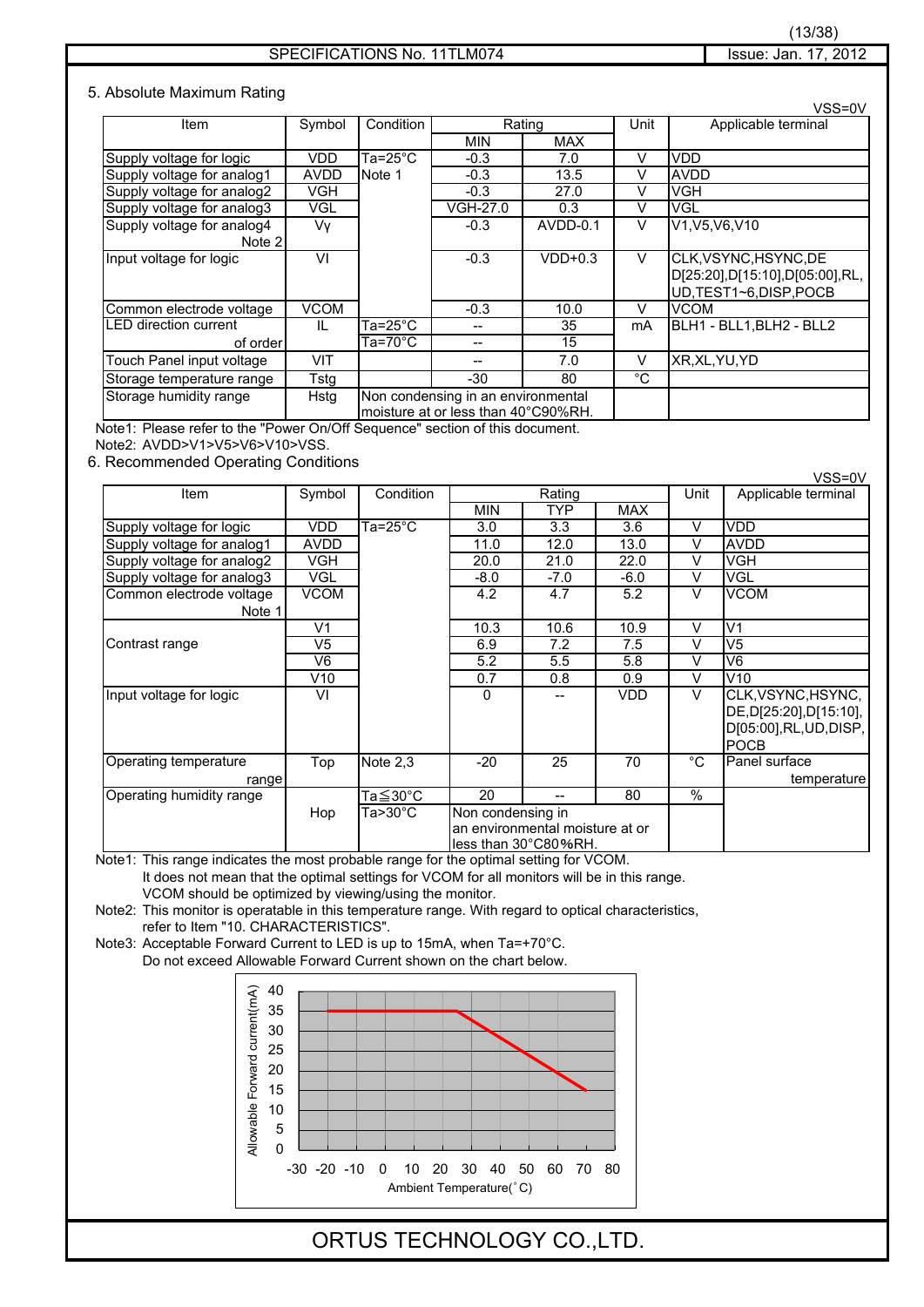### 7. Characteristics

### 7.1 DC Characteristics

### 7.1.1 Display Module

| (Unless otherwise noted, Ta=25°C, VDD=3.3V, VSS=0V) |              |                   |                  |            |                  |                     |                         |
|-----------------------------------------------------|--------------|-------------------|------------------|------------|------------------|---------------------|-------------------------|
| Item                                                | Symbol       | Condition         | Rating           |            | Unit             | Applicable terminal |                         |
|                                                     |              |                   | <b>MIN</b>       | <b>TYP</b> | <b>MAX</b>       |                     |                         |
| Input voltage                                       | <b>VIH</b>   |                   | $0.7 \times VDD$ |            | <b>VDD</b>       | V                   | CLK, VSYNC, HSYNC,      |
| for logic                                           |              |                   |                  |            |                  |                     | DE, D[25:20], D[15:10], |
|                                                     | <b>VIL</b>   |                   | $\Omega$         |            | $0.3 \times VDD$ | V                   | D[05:00], RL, UD, DISP, |
|                                                     |              |                   |                  |            |                  |                     | <b>POCB</b>             |
| Pull up                                             | Rpu          |                   | 300              | 450        | 600              | kΩ                  | <b>DISP, POCB</b>       |
| resister value                                      |              |                   |                  |            |                  |                     |                         |
| Pull down                                           | Rpd          |                   | 300              | 450        | 600              | kΩ                  | DE, D[25:20], D[15:10], |
| resister value                                      |              |                   |                  |            |                  |                     | D[05:00], TEST1~6,      |
| Current                                             | <b>IDD</b>   | fCLK=25MHz        |                  | 7.0        | 14.0             | mA                  | <b>VDD</b>              |
| consumption                                         |              | Color bar display |                  |            |                  |                     |                         |
|                                                     | <b>IAVDD</b> | $VDD=3.3V$        |                  | 14.0       | 28.0             | mA                  | <b>AVDD</b>             |
|                                                     |              | AVDD=12.0V        |                  |            |                  |                     |                         |
|                                                     | <b>IGH</b>   | <b>VGH=21.0V</b>  |                  | 120        | 240              | μA                  | <b>VGH</b>              |
|                                                     |              | $VGL=-7.0V$       |                  |            |                  |                     |                         |
|                                                     | <b>IGL</b>   |                   | $-240$           | $-120$     |                  | μA                  | <b>VGL</b>              |
|                                                     |              |                   |                  |            |                  |                     |                         |

### 7.1.2 Backlight

| Item                   | Symbol | Condition          | Rating     |          |            | Unit   | Applicable terminal |
|------------------------|--------|--------------------|------------|----------|------------|--------|---------------------|
|                        |        |                    | <b>MIN</b> | TYP      | <b>MAX</b> |        |                     |
| <b>Forward current</b> | IL25   | $Ta = 25^{\circ}C$ | $- -$      | 15.0     | 35.0       | mA     | <b>BLH1 - BLL1</b>  |
|                        | IL70   | $Ta=70^{\circ}C$   | --         | $- -$    | 15.0       | mA     | BLH2 - BLL2         |
| Forward voltage        | VL     | Ta=25°C, IL=15.0mA | --         | 27.9     | 30.6       | $\vee$ |                     |
| <b>IEstimated Life</b> | LL     | Ta=25°C, IL=15.0mA | $-$        | (50,000) | $-$        | hr     |                     |
| of LED                 |        | <b>Note</b>        |            |          |            |        |                     |

Note: - The lifetime of the LED is defined as a period till the brightness of the LED decreases to the half of its initial value.

- This figure is given as a reference purpose only, and not as a guarantee.

- This figure is estimated for an LED operating alone.

As the performance of an LED may differ when assembled as a monitor together with a TFT panel due to different environmental temperature.

- Estimated lifetime could vary on a different temperature and usually higher temperature could reduce the life significantly.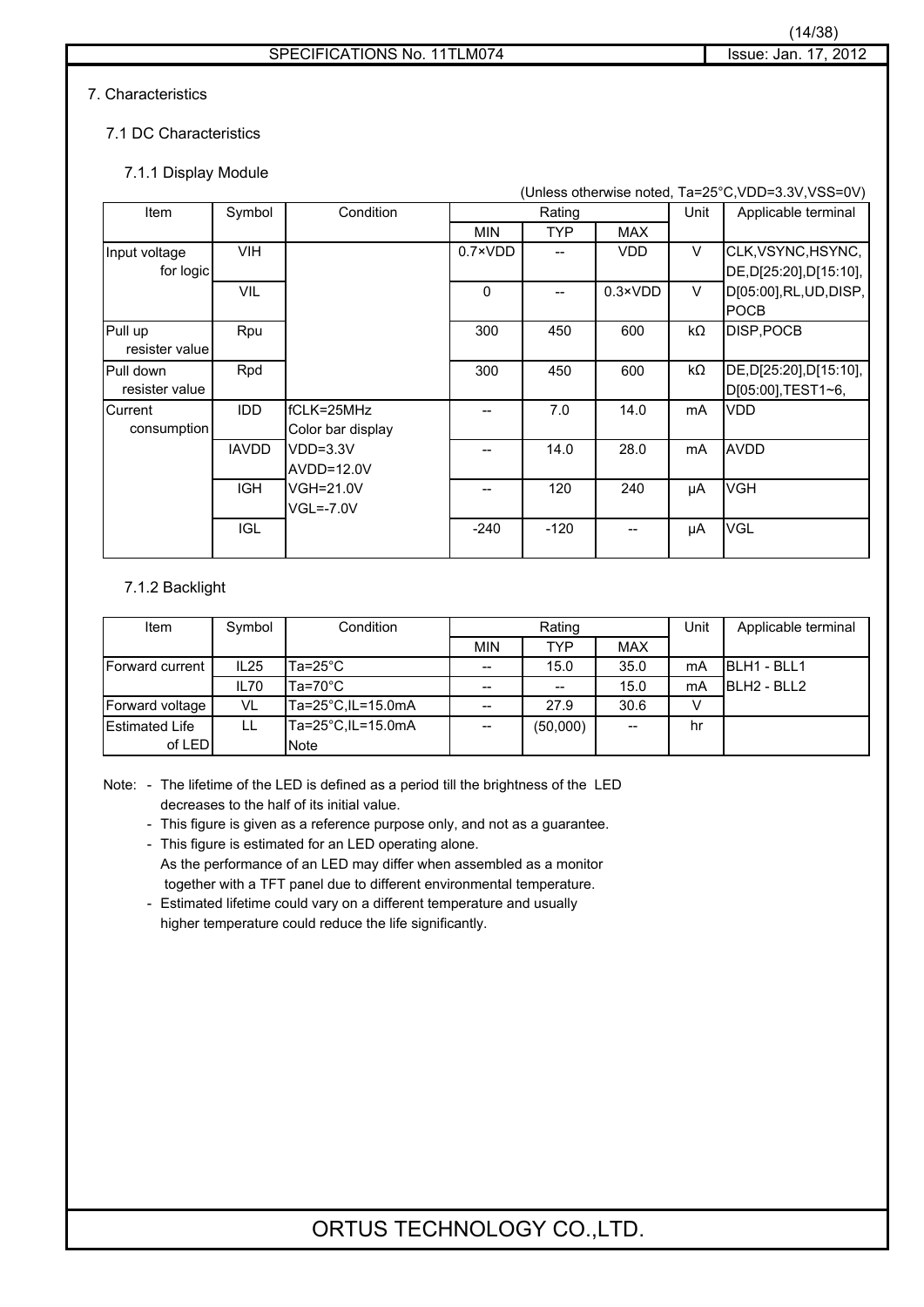### 7.1.3 Touch Panel

|                   |        |                        |            |                                                     |            |        | Ta=25 $^\circ$ C    |
|-------------------|--------|------------------------|------------|-----------------------------------------------------|------------|--------|---------------------|
| Item              | Symbol | Condition              |            | Rating                                              |            | Unit   | Applicable terminal |
|                   |        |                        | <b>MIN</b> | <b>TYP</b>                                          | <b>MAX</b> |        |                     |
| Linearity         | LE     | <b>Note</b>            | $-1.5$     | --                                                  | 1.5        | %      |                     |
| Insulation        | RI     | <b>DC 25V</b>          | 20         |                                                     | --         | MΩ     | XR, XL-YU, YD       |
| resistance        |        |                        |            |                                                     |            |        |                     |
| Terminal          |        |                        | 300        | $\hspace{0.05cm}$ – $\hspace{0.05cm}$               | 1000       | Ω      | XR.XL               |
| resistance        |        |                        | 100        | $\hspace{0.05cm} -\hspace{0.05cm} -\hspace{0.05cm}$ | 600        |        | YU.YD               |
| Rated voltage     |        | DC                     | --         | 5.0                                                 | 7.0        | $\vee$ | XR, XL, YU, YD      |
| on/off chattering |        | R0.8mm Polyacetal pen. | --         | $- -$                                               | 10         | ms     |                     |

Note: -Please refer to "3.2 Outward Form" for the range of the guarantee.

-Linearity Measurement:Refer to the APPENDIX of "Reference Method for Measuring Optical Characteristics". Load:2.45N

### Mechanical Characteristics

| Item                        | Rating     |     | Unit       | Remark |                                         |
|-----------------------------|------------|-----|------------|--------|-----------------------------------------|
|                             | <b>MIN</b> | TYP | <b>MAX</b> |        |                                         |
| Detectable activation force | 0.05       |     | 1.20       | N      | R0.8mm Polyacetal pen or finger.        |
|                             |            |     |            |        | Resistance between X and Y axis must be |
|                             |            |     |            |        | equal or lower than $2K\Omega$ .        |
| Keystroke durability        |            |     |            |        | key the same part by silicon rubber.    |
|                             | 1.000.000  | --  | --         | times  | (Touch panel Active area only)          |
|                             |            |     |            |        | -Rubber tip part: R8mm                  |
|                             |            |     |            |        | -Load: $2.45N$                          |
|                             |            |     |            |        | -speed: 2times/second                   |

### 7.2 AC Characteristics

(Unless otherwise noted, Ta=25°C,VDD=3.3V,VSS=0V)

| Item                 | Symbol      | Condition         |            | Rating                   |                                                     | Unit       | Applicable terminal |
|----------------------|-------------|-------------------|------------|--------------------------|-----------------------------------------------------|------------|---------------------|
|                      |             |                   | <b>MIN</b> | TYP                      | <b>MAX</b>                                          |            |                     |
| <b>CLK</b> frequency | <b>fCLK</b> |                   |            | 25                       | 27                                                  | <b>MHz</b> | <b>ICLK</b>         |
| CLK Low period       | tw1L        | 10.3×VDD or less. | 14.8       | $\hspace{0.05cm} \ldots$ | $\hspace{0.05cm} -\hspace{0.05cm} -\hspace{0.05cm}$ | ns         | ICLK                |
| CLK High period      | tw1H        | 0.7×VDD or more.  | 14.8       | $- -$                    |                                                     | ns         | <b>CLK</b>          |
| Setup time           | tsp         |                   | 10         | --                       |                                                     | ns         | CLK, DE, D[25:20],  |
| Hold time            | thd         |                   | 10         | $- -$                    |                                                     | ns         | D[15:10],D[05:00],  |
|                      |             |                   |            |                          |                                                     |            | HSYNC, VSYNC        |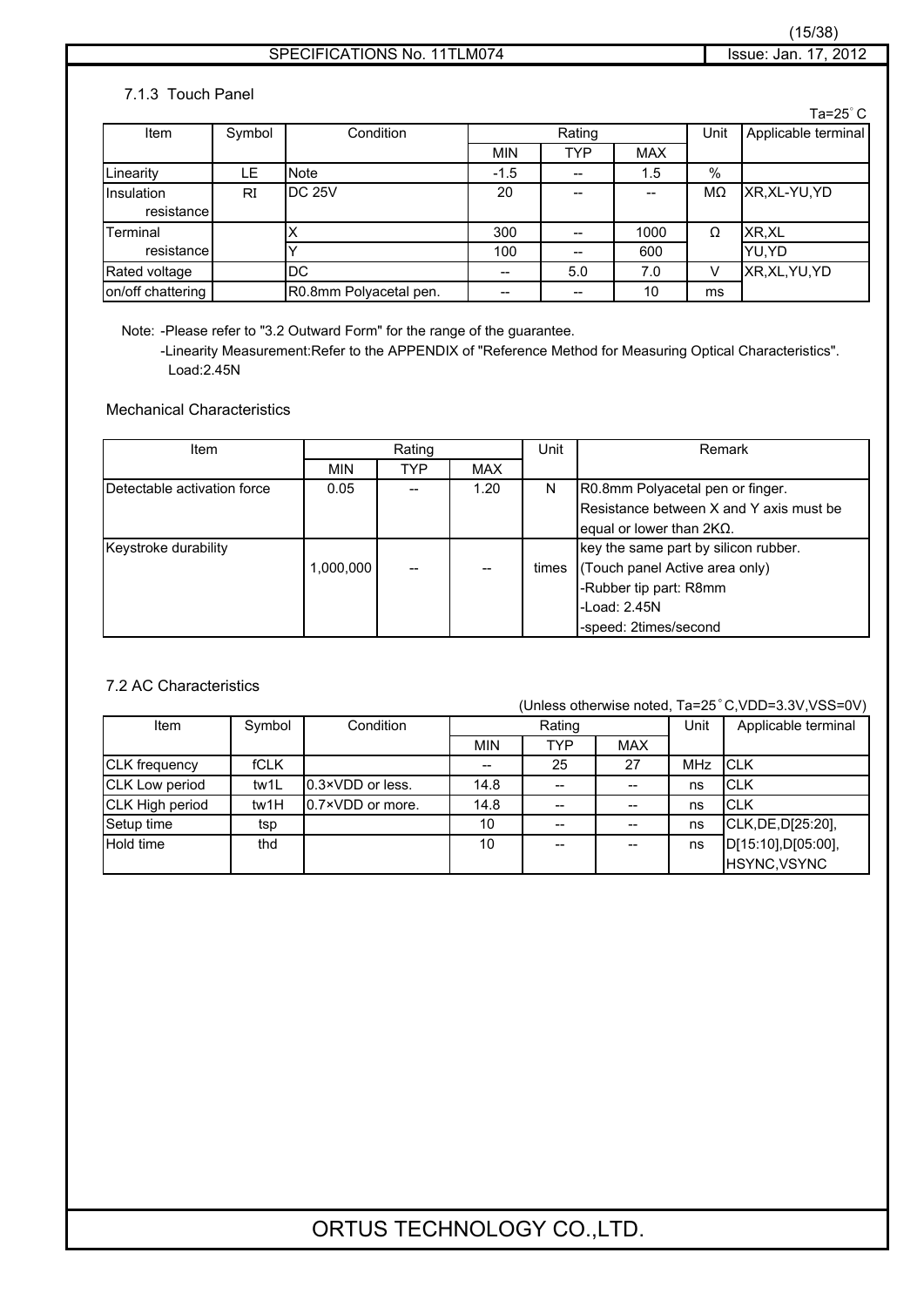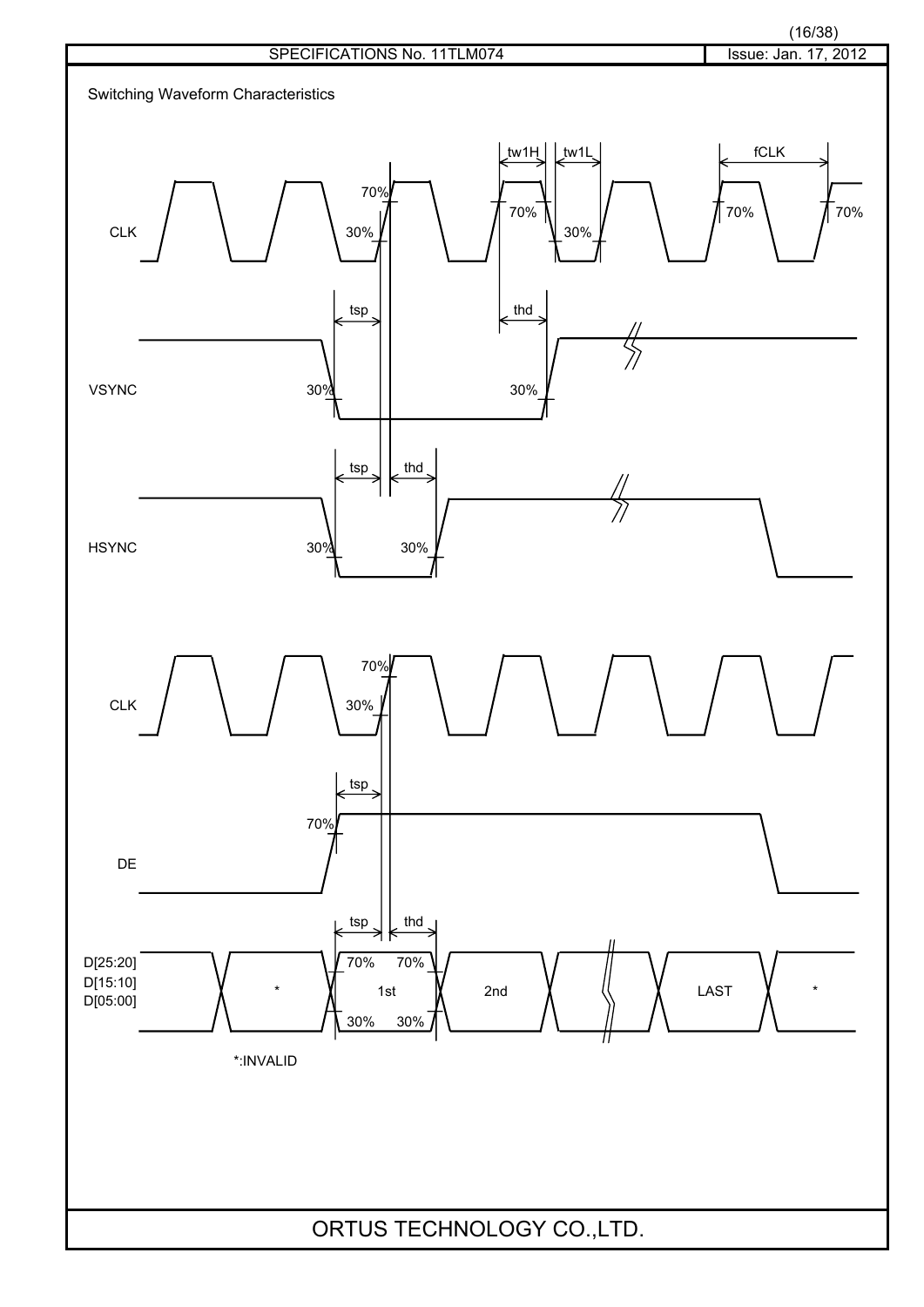### 7.3 Input Timing Characteristics

| Item                            | Symbol      |            | Rating     |            | Unit       | Applicable terminal         |
|---------------------------------|-------------|------------|------------|------------|------------|-----------------------------|
|                                 |             | <b>MIN</b> | <b>TYP</b> | <b>MAX</b> |            |                             |
| <b>CLK</b> frequency            | <b>fCLK</b> | --         | 25         | 27         | <b>MHz</b> | <b>CLK</b>                  |
| VSYNC signal cycle time         | tv          | --         | 525        |            | н          | VSYNC, HSYNC                |
| <b>VSYNC</b> frequency<br>Note1 | fVSYNC      | 54         | 60         | 66         | Hz         | <b>VSYNC</b>                |
| VSYNC pulse width               | tw2H        |            | 3          | 5          | н          | VSYNC, HSYNC                |
| Vertical back porch             | tvb         |            | 35         | --         | H          | VSYNC, HSYNC, DE, D[25:20], |
| Vertical display period         | tvdp        | --         | 480        |            | H          | D[15:10],D[05:00]           |
| HSYNC signal cycle time         | th          | --         | 800        |            | <b>CLK</b> | <b>HSYNC.CLK</b>            |
| <b>HSYNC pulse width</b>        | tw3H        | 5          | 30         |            | <b>CLK</b> |                             |
| Horizontal back porch           | thb         | 112        | --         | 144        | <b>CLK</b> | HSYNC,CLK,DE,D[25:20],      |
|                                 |             |            |            | Note 2     |            | D[15:10],D[05:00]           |
| Horizontal display period       | thdp        |            | 640        |            | <b>CLK</b> |                             |
| DE pulse width                  | tw4H        |            | 640        |            | <b>CLK</b> | DE.CLK                      |

Note1: The characteristic of this item is recommended standard.

Please use it after it confirms it enough like the display fineness etc. When it comes off from this characteristic and it is used.

Note2: When "DE" keeps "Lo" for 144CLK or longer,start capturing data automatically from 144CLK.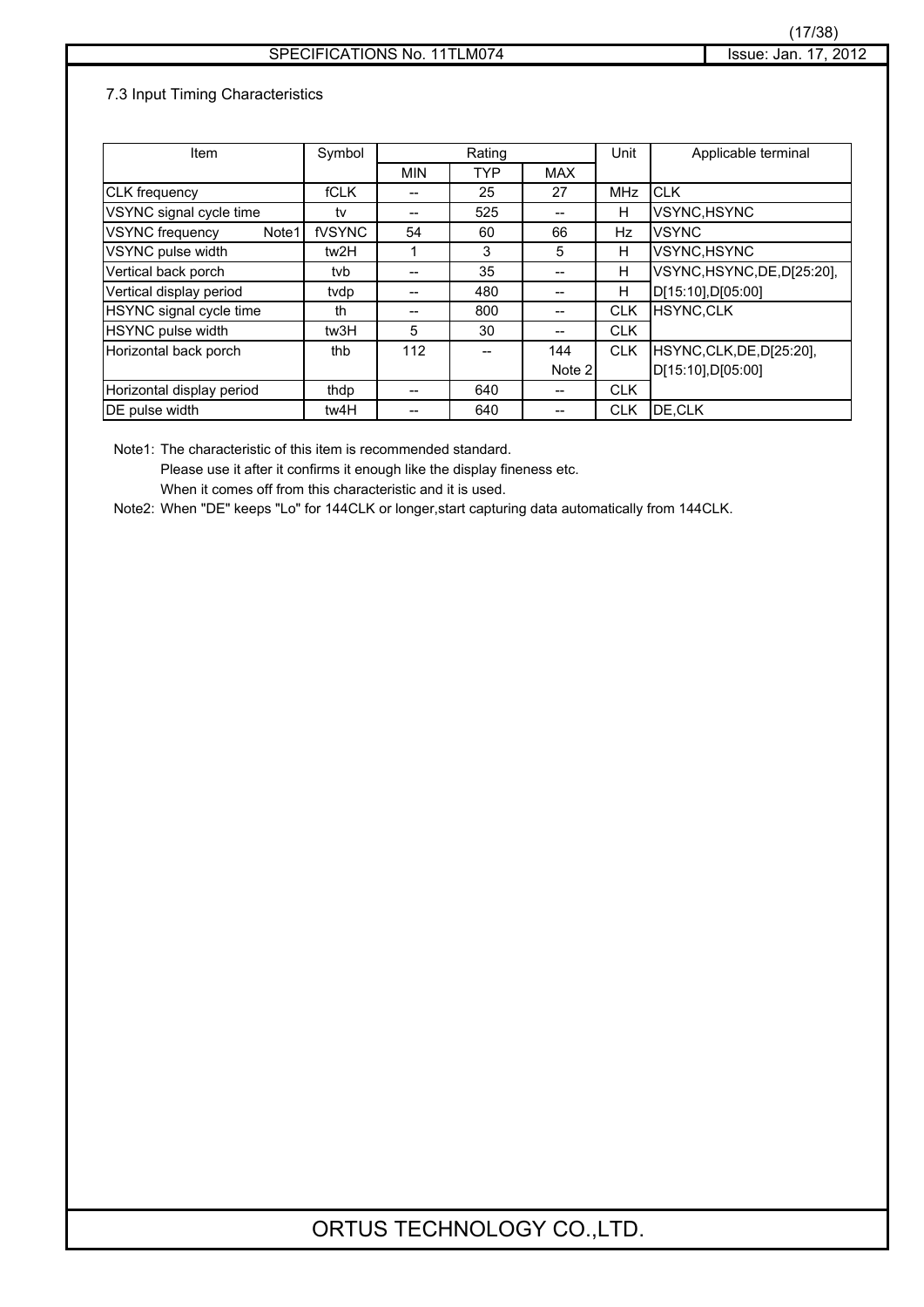

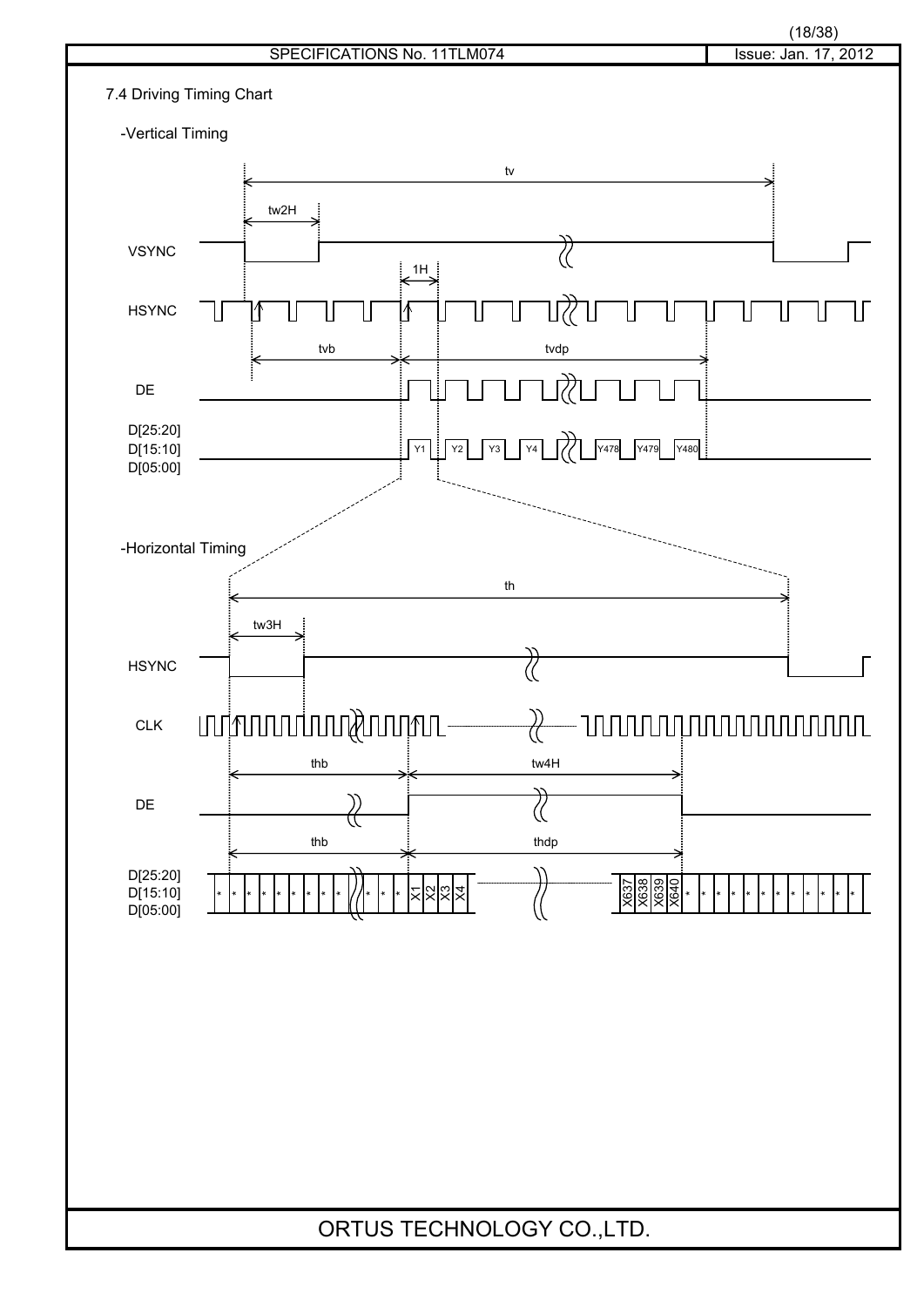

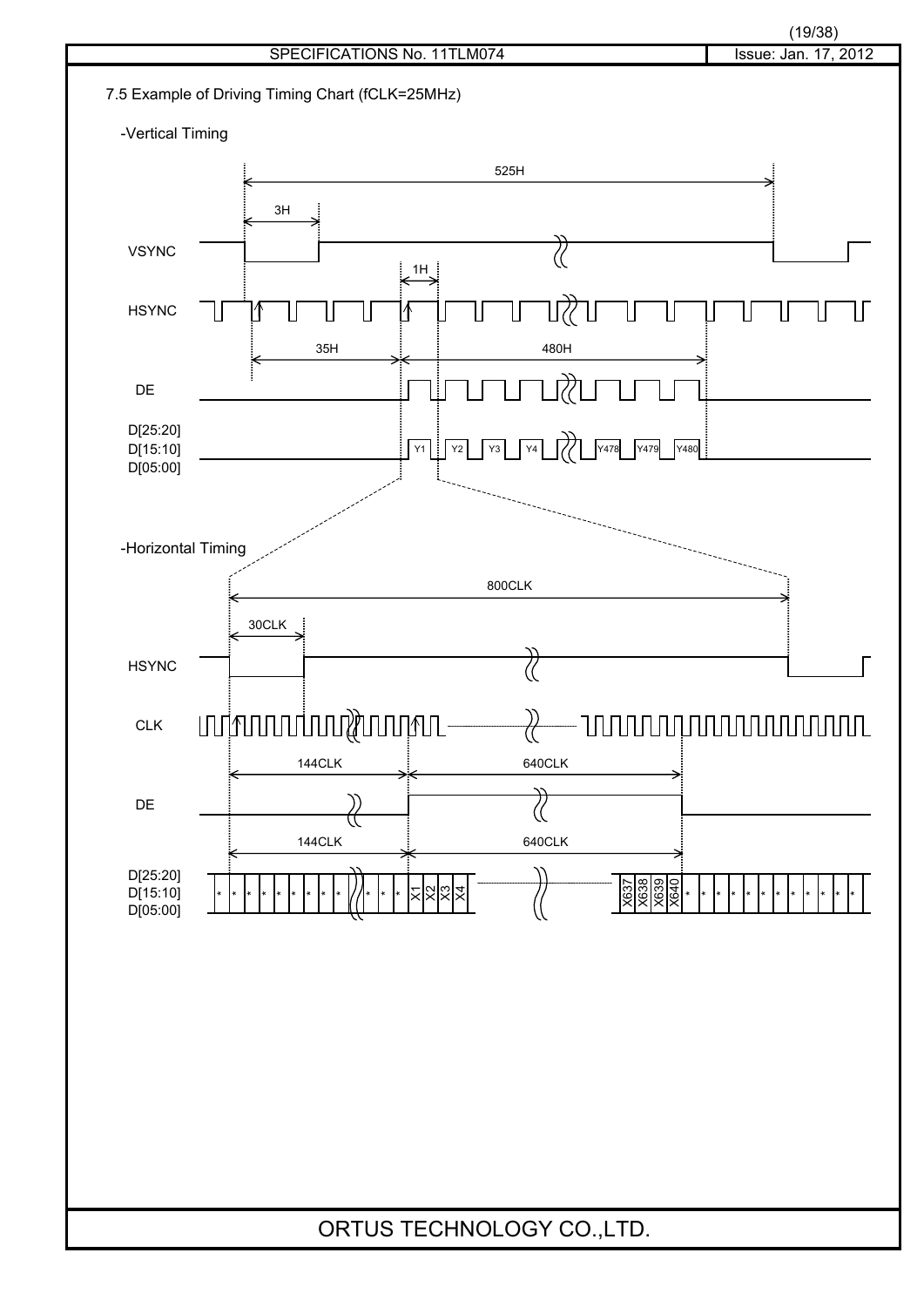### 8. Description of Operation

#### 8.1 Power On/Off Sequence

The sequence of the Power On/Off and the signal input must defend the following conditions.

- Please input the logic signal after turning on VDD.
- Please input AVDD after turning on VDD or at the same time.
- Please input V1, V5, V6, V10 and VCOM voltage after turning on AVDD.
- Please input VGL after turning on VDD.
- Please input VGH after turning on VGL.

Power Off sequence is assumed to be opposite of the above mentioned sequence.

Please refer Power On/Off recommended sequence is shown in the figure below.



### 8.2 Power On Clear

There is a limitation between Power On and POCB (power on clear) . Please defend the following conditions.

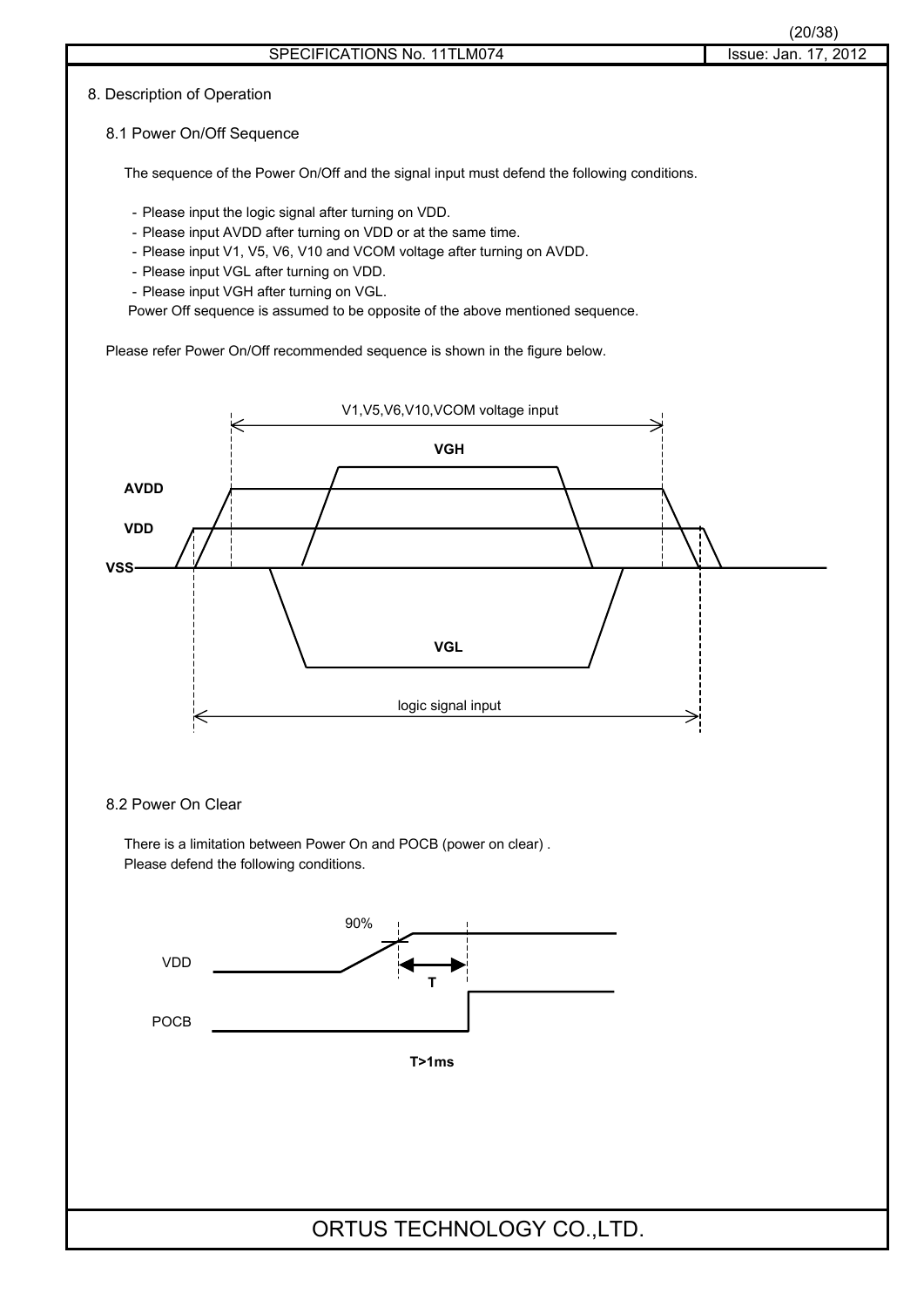| ı<br>г<br>×. |
|--------------|
|              |

| 8.3 "DISP" On/Off Sequence<br>It explains the Display on/off sequence.<br>After Display on,"White" data is outputted for 16-Frames first, from the falling edge of the following VSYNC signal.<br><b>DISP</b><br>16<br>15<br>17<br>टें  <br><b>VSYNC</b><br><b>DATA</b><br><b>VALID</b><br><b>INVALID</b><br>White(3Fh)<br>output<br>Backlight<br>ON<br><b>OFF</b><br>After Display off, "White" data is outputted for 5-Frames first, from the falling edge of the following VSYNC signal.<br>Please turn off the power supply promptly after OFF of "DISP".<br><b>DISP</b><br>3 <sup>7</sup><br>1<br>$\overline{c}$<br>5<br>$\overline{4}$<br><b>VSYNC</b><br><b>DATA</b><br><b>INVALID</b><br>White(3Fh)<br><b>VALID</b><br>output<br><b>Backlight</b><br>ON<br><b>OFF</b><br>Power<br>ON<br>OFF<br>ORTUS TECHNOLOGY CO., LTD. | SPECIFICATIONS No. 11TLM074 | (21/38)<br>Issue: Jan. 17, 2012 |
|-----------------------------------------------------------------------------------------------------------------------------------------------------------------------------------------------------------------------------------------------------------------------------------------------------------------------------------------------------------------------------------------------------------------------------------------------------------------------------------------------------------------------------------------------------------------------------------------------------------------------------------------------------------------------------------------------------------------------------------------------------------------------------------------------------------------------------------|-----------------------------|---------------------------------|
|                                                                                                                                                                                                                                                                                                                                                                                                                                                                                                                                                                                                                                                                                                                                                                                                                                   |                             |                                 |
|                                                                                                                                                                                                                                                                                                                                                                                                                                                                                                                                                                                                                                                                                                                                                                                                                                   |                             |                                 |
|                                                                                                                                                                                                                                                                                                                                                                                                                                                                                                                                                                                                                                                                                                                                                                                                                                   |                             |                                 |
|                                                                                                                                                                                                                                                                                                                                                                                                                                                                                                                                                                                                                                                                                                                                                                                                                                   |                             |                                 |
|                                                                                                                                                                                                                                                                                                                                                                                                                                                                                                                                                                                                                                                                                                                                                                                                                                   |                             |                                 |
|                                                                                                                                                                                                                                                                                                                                                                                                                                                                                                                                                                                                                                                                                                                                                                                                                                   |                             |                                 |
|                                                                                                                                                                                                                                                                                                                                                                                                                                                                                                                                                                                                                                                                                                                                                                                                                                   |                             |                                 |
|                                                                                                                                                                                                                                                                                                                                                                                                                                                                                                                                                                                                                                                                                                                                                                                                                                   |                             |                                 |
|                                                                                                                                                                                                                                                                                                                                                                                                                                                                                                                                                                                                                                                                                                                                                                                                                                   |                             |                                 |
|                                                                                                                                                                                                                                                                                                                                                                                                                                                                                                                                                                                                                                                                                                                                                                                                                                   |                             |                                 |
|                                                                                                                                                                                                                                                                                                                                                                                                                                                                                                                                                                                                                                                                                                                                                                                                                                   |                             |                                 |
|                                                                                                                                                                                                                                                                                                                                                                                                                                                                                                                                                                                                                                                                                                                                                                                                                                   |                             |                                 |
|                                                                                                                                                                                                                                                                                                                                                                                                                                                                                                                                                                                                                                                                                                                                                                                                                                   |                             |                                 |
|                                                                                                                                                                                                                                                                                                                                                                                                                                                                                                                                                                                                                                                                                                                                                                                                                                   |                             |                                 |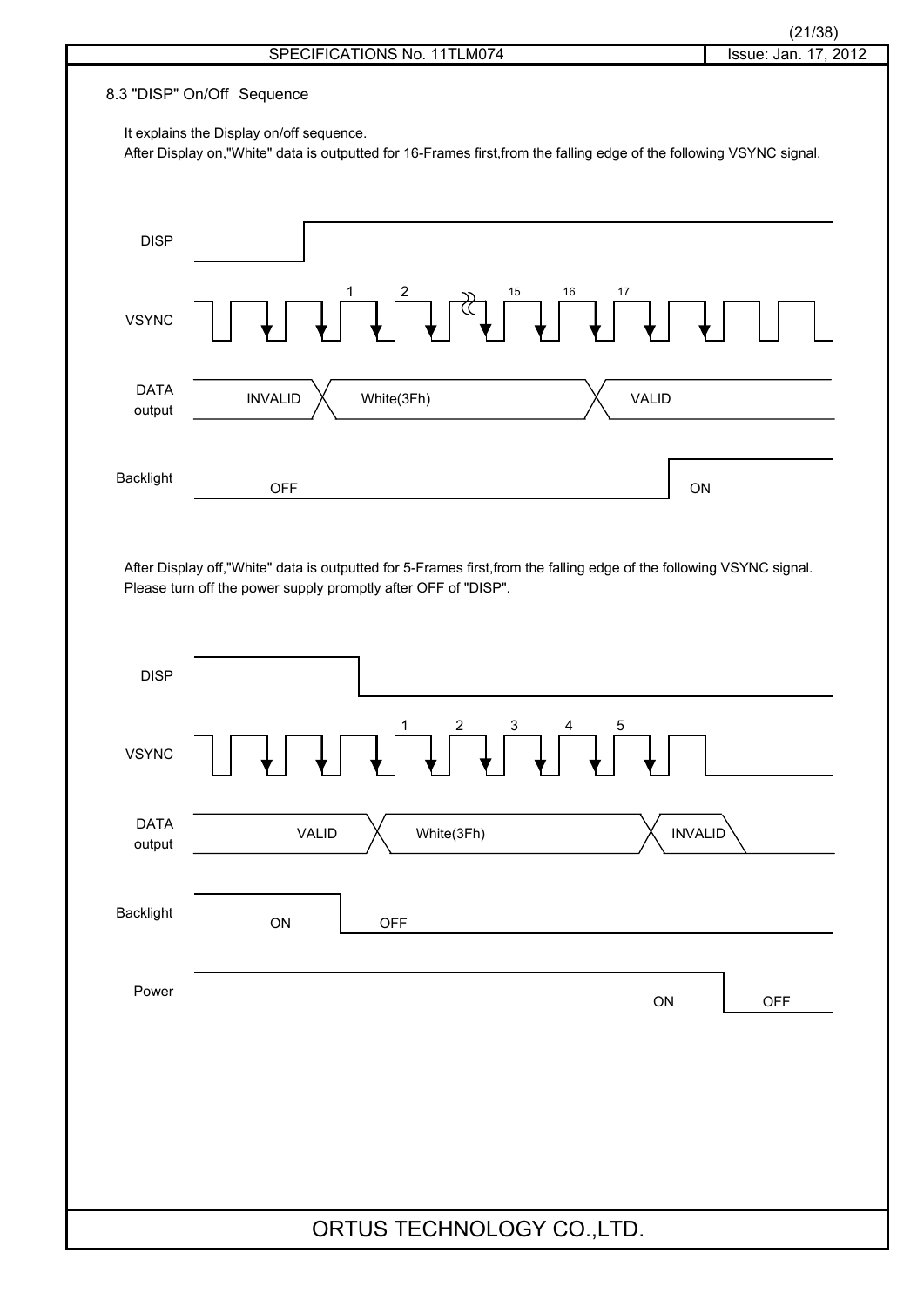

(22/38)

This circuit design is for reference purposes only.Appropriate component values may be different. Please evaluate on your side.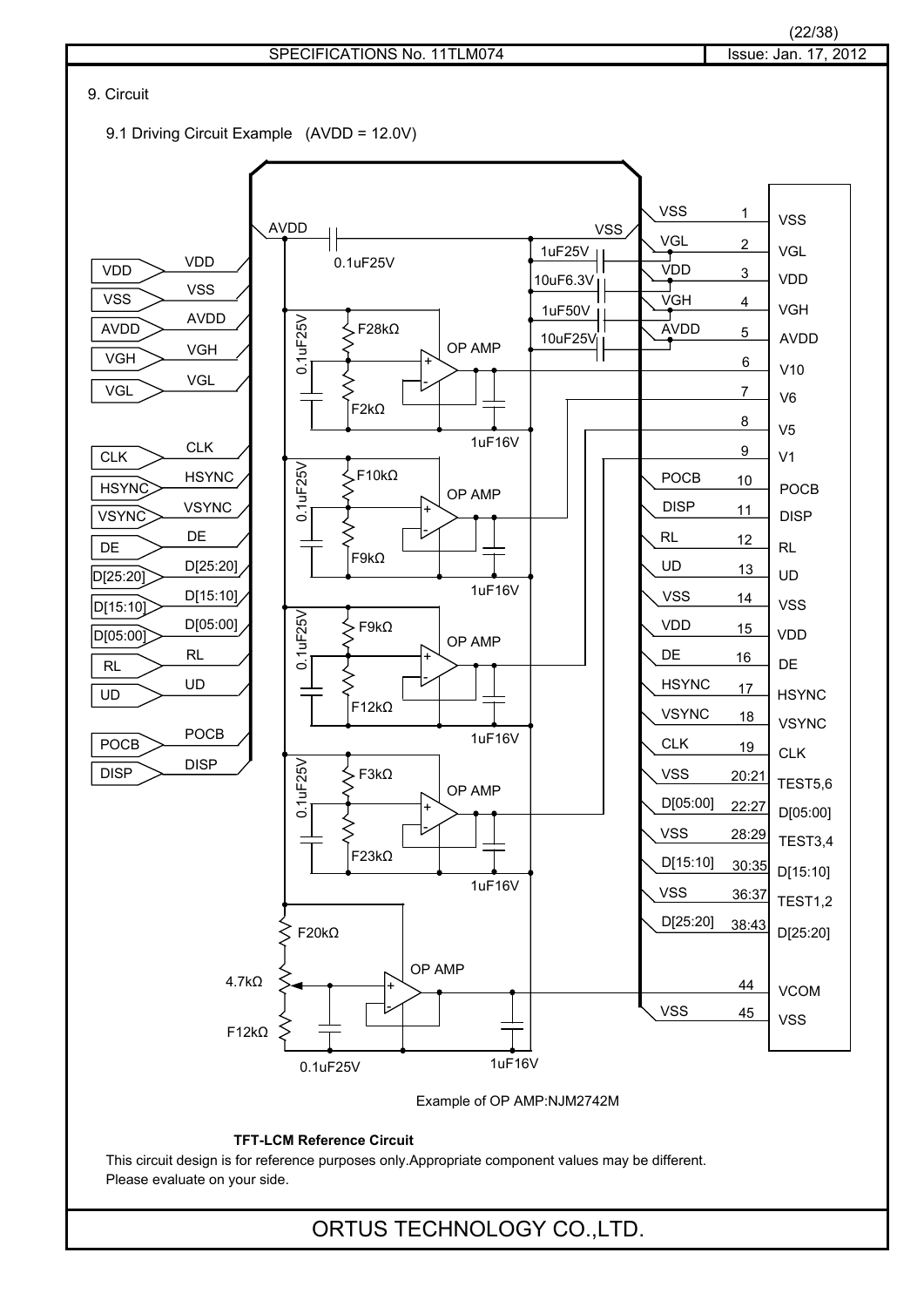

### 9.3 Touch Panel Circuit

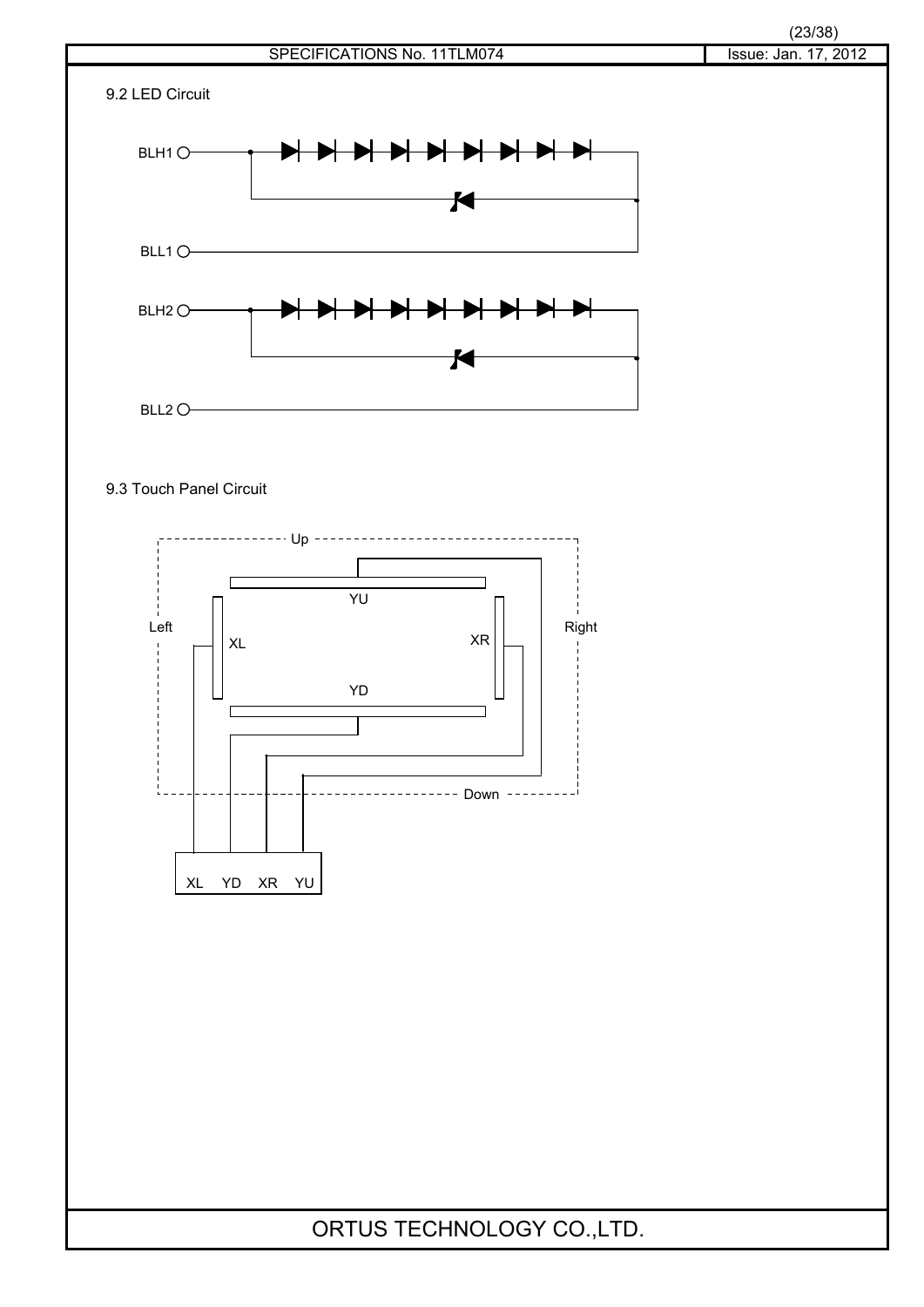| 10.1 Optical Characteristics |                                                          |  |  |  |  |  |
|------------------------------|----------------------------------------------------------|--|--|--|--|--|
| < Measurement Condition >    |                                                          |  |  |  |  |  |
| Measuring instruments:       | CS1000 (KONICA MINOLTA), LCD7000 (OTSUKA ELECTRONICS),   |  |  |  |  |  |
|                              | EZcontrast160D (ELDIM)                                   |  |  |  |  |  |
| Driving condition:           | Typical Rating of "6. Recommended Operating Conditions". |  |  |  |  |  |
|                              | Optimized VCOMDC                                         |  |  |  |  |  |
| Backlight:                   | $IL = 15mA$                                              |  |  |  |  |  |
|                              | $   -$                                                   |  |  |  |  |  |

Measured temperature: Ta=25°C

|                   | Item                                  | Symbol      | Condition                                                             | <b>MIN</b>               | <b>TYP</b>                                                                                      | <b>MAX</b> | Unit            | Note No.       | Remark                                                         |
|-------------------|---------------------------------------|-------------|-----------------------------------------------------------------------|--------------------------|-------------------------------------------------------------------------------------------------|------------|-----------------|----------------|----------------------------------------------------------------|
| Response<br>time  | Rise time                             | <b>TON</b>  | [Data]=<br>$3Fh \rightarrow 00h$                                      |                          |                                                                                                 | 40         | ms              | 1              | $\times$                                                       |
|                   | Fall time                             | <b>TOFF</b> | [Data]=<br>00h→3Fh                                                    |                          |                                                                                                 | 60         | ms              |                |                                                                |
| Contrast<br>ratio | <b>Backlight ON</b>                   | CR          | [Data]=<br>3Fh/00h                                                    | 360                      | 600                                                                                             |            |                 | $\overline{2}$ |                                                                |
|                   | <b>Backlight OFF</b>                  |             |                                                                       |                          | 2.3                                                                                             |            |                 |                |                                                                |
|                   | Left                                  | θL          | [Data]=                                                               |                          | 80                                                                                              |            | deg             | 3              | $\times$                                                       |
|                   | Right                                 | θR          | 3Fh/00h                                                               |                          | 80                                                                                              |            | deg             |                |                                                                |
| Viewing           | $\frac{1}{2}$ Rig<br>$\frac{1}{2}$ Up | φU          | $CR \ge 10$                                                           |                          | 60                                                                                              |            | deg             |                |                                                                |
|                   | Down                                  | φD          |                                                                       |                          | 65                                                                                              |            | deg             |                |                                                                |
|                   | <b>White Chromaticity</b>             | X           | [Data]=3Fh                                                            | White chromaticity range |                                                                                                 |            |                 | 4              |                                                                |
| y                 |                                       |             |                                                                       |                          |                                                                                                 |            |                 |                |                                                                |
| Burn-in           |                                       |             |                                                                       |                          | No noticeable burn-in image<br>should be observed after 0.5<br>hours of window pattern display. |            |                 | 5              |                                                                |
| Center brightness |                                       |             | [Data]=3Fh                                                            | 300                      | 450                                                                                             |            | $\text{cd/m}^2$ | 6              |                                                                |
|                   | <b>Brightness distribution</b>        |             | [Data]=3Fh<br>$*$ Material and the 7. Defects the ADDEMDIV of ID of a | 70                       |                                                                                                 |            | $\%$            | 7              | Mather different arrangement On the all Observation that the U |

Note number 1 to 7: Refer to the APPENDIX of "Reference Method for Measuring Optical Characteristics".

㶎 Measured in the form of LCD module.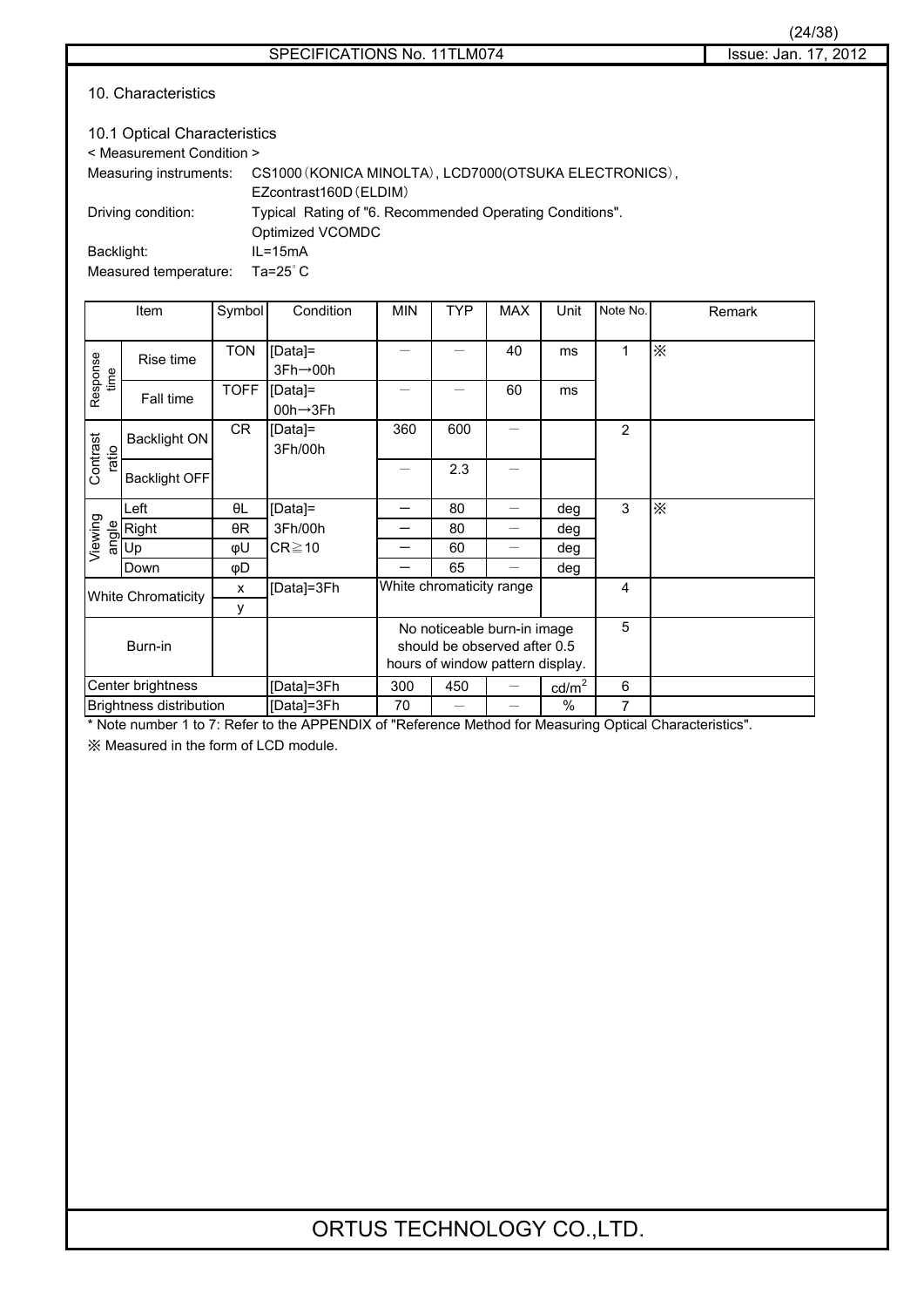



**[White Chromaticity Range]** 

| x    | ٧    |
|------|------|
| 0.26 | 0.34 |
| 0.26 | 0.28 |
| 0.27 | 0.26 |
| 0.33 | 0.26 |
| 0.36 | 0.31 |
| 0.36 | 0.38 |
| 0.35 | 0.39 |
| 0.29 | 0.39 |

White Chromaticity Range

### 10.2 Temperature Characteristics

| < Measurement Condition > |                                                          |
|---------------------------|----------------------------------------------------------|
| Measuring instruments:    | CS1000 (KONICA MINOLTA), LCD7000 (OTSUKA ELECTRONICS)    |
| Driving condition:        | Typical Rating of "6. Recommended Operating Conditions". |
|                           | Optimized VCOMDC                                         |
| Backlight:                | $IL = 15mA$                                              |
|                           |                                                          |

| Item           |                 |             | Specification                                                       | Remark                                                           |                     |
|----------------|-----------------|-------------|---------------------------------------------------------------------|------------------------------------------------------------------|---------------------|
|                |                 |             | $Ta = -10^{\circ} C$                                                | $Ta = 70^\circ C$                                                |                     |
| Contrast ratio |                 | СR          | 40 or more<br>40 or more                                            |                                                                  | <b>Backlight ON</b> |
| Response time  | Rise time       | <b>TON</b>  | 200 msec or less                                                    | 30 msec or less                                                  | $\times$            |
|                | Fall time       | <b>TOFF</b> | 50 msec or less<br>300 msec or less                                 |                                                                  | $\times$            |
|                | Display Quality |             | No noticeable display defect or ununiformity<br>should be observed. | Use the criteria for<br>judgment specified in the<br>section 11. |                     |

㶎 Measured in the form of LCD module.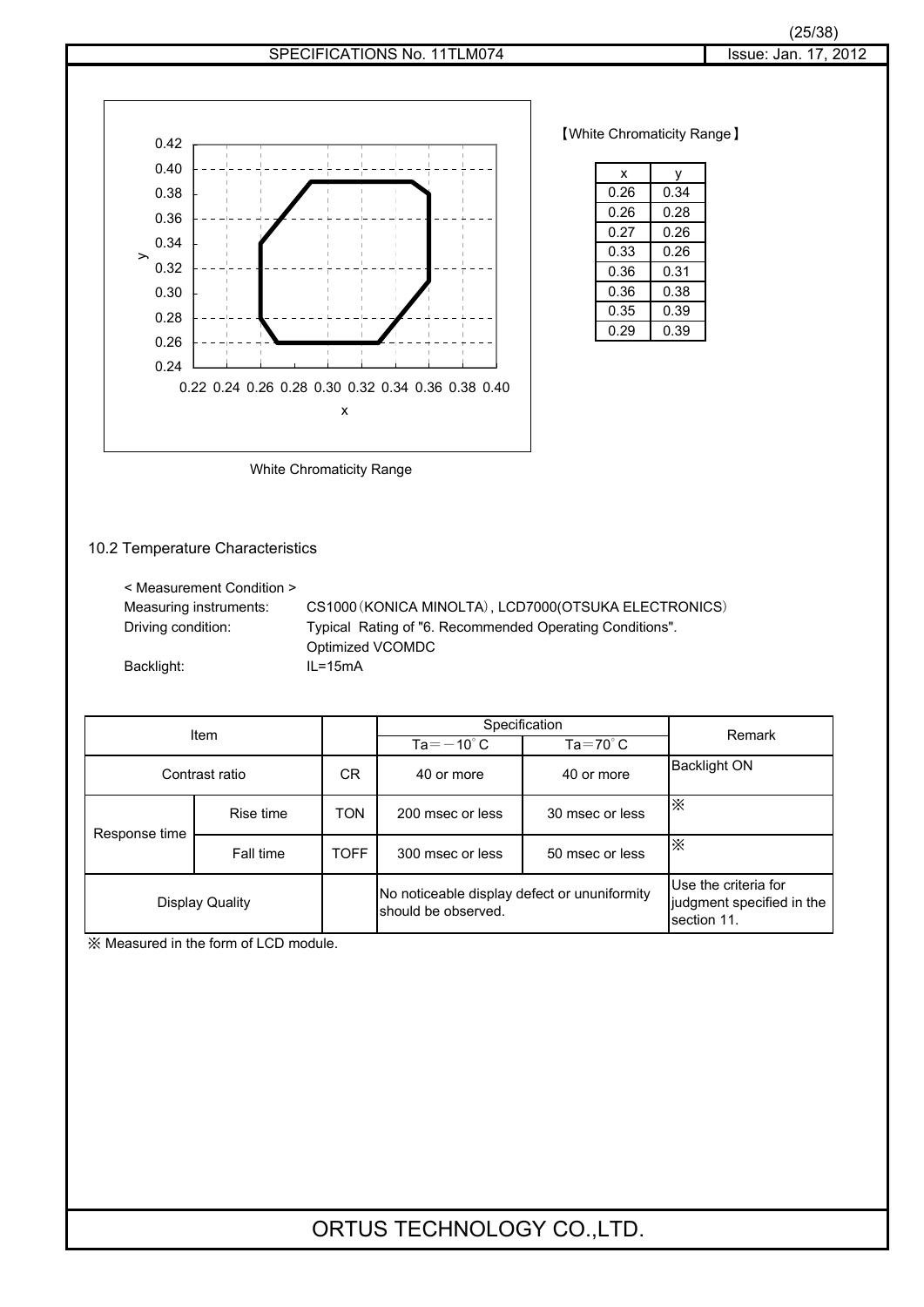|                                                                                                                         |                                           |                  |                                                            |                                                                                                                                                                                                                                                                                                                              |                                       |                                                                                         |                                                                                                       |                                                                                                                                       |                                   | (26/38)                                                        |
|-------------------------------------------------------------------------------------------------------------------------|-------------------------------------------|------------------|------------------------------------------------------------|------------------------------------------------------------------------------------------------------------------------------------------------------------------------------------------------------------------------------------------------------------------------------------------------------------------------------|---------------------------------------|-----------------------------------------------------------------------------------------|-------------------------------------------------------------------------------------------------------|---------------------------------------------------------------------------------------------------------------------------------------|-----------------------------------|----------------------------------------------------------------|
|                                                                                                                         |                                           |                  |                                                            |                                                                                                                                                                                                                                                                                                                              |                                       |                                                                                         | SPECIFICATIONS No. 11TLM074                                                                           |                                                                                                                                       |                                   | Issue: Jan. 17, 2012                                           |
| 11. Criteria of Judgment                                                                                                |                                           |                  |                                                            |                                                                                                                                                                                                                                                                                                                              |                                       |                                                                                         |                                                                                                       |                                                                                                                                       |                                   |                                                                |
|                                                                                                                         | 11.1 Defective Display and Screen Quality |                  |                                                            |                                                                                                                                                                                                                                                                                                                              |                                       |                                                                                         |                                                                                                       |                                                                                                                                       |                                   |                                                                |
| Test Condition:<br><b>Driving Signal</b><br>Signal condition<br>Observation distance<br>Illuminance<br><b>Backlight</b> |                                           |                  |                                                            |                                                                                                                                                                                                                                                                                                                              | 30 cm<br>200 to 350 lx<br>$IL = 15mA$ |                                                                                         | [Data]: 3Fh, 18h, 00h (3 steps)                                                                       | Observed TFT-LCD monitor from front during operation with the following conditions<br>Raster Patter (RGB in monochrome, white, black) |                                   |                                                                |
|                                                                                                                         | Defect item                               |                  |                                                            |                                                                                                                                                                                                                                                                                                                              |                                       |                                                                                         | Defect content                                                                                        |                                                                                                                                       |                                   | Criteria                                                       |
|                                                                                                                         |                                           |                  |                                                            |                                                                                                                                                                                                                                                                                                                              |                                       |                                                                                         |                                                                                                       | Line defect Black, white or color line, 3 or more neighboring defective dots                                                          | Not exists                        |                                                                |
| Display Quality                                                                                                         | Dot defect                                |                  |                                                            | Uneven brightness on dot-by-dot base due to defective<br>TFT or CF, or dust is counted as dot defect<br>(brighter dot, darker dot)<br>High bright dot: Visible through 2% ND filter at [Data]=00h<br>Low bright dot: Visible through 5% ND filter at [Data]=00h<br>Dark dot: Appear dark through white display at [Data]=18h |                                       | Refer to table 1                                                                        |                                                                                                       |                                                                                                                                       |                                   |                                                                |
|                                                                                                                         |                                           | Dirt             |                                                            | Point-like uneven brightness (white stain, black stain etc)                                                                                                                                                                                                                                                                  |                                       |                                                                                         |                                                                                                       | Invisible through 1% ND filter                                                                                                        |                                   |                                                                |
|                                                                                                                         | Foreign<br>particle                       |                  |                                                            | Point-like                                                                                                                                                                                                                                                                                                                   |                                       | $0.25$ mm $<$ $\phi$                                                                    |                                                                                                       |                                                                                                                                       | $N=0$                             |                                                                |
|                                                                                                                         |                                           |                  |                                                            |                                                                                                                                                                                                                                                                                                                              |                                       | $0.20 < \phi \leq 0.25$ mm                                                              |                                                                                                       |                                                                                                                                       | $N \leq 2$                        |                                                                |
|                                                                                                                         |                                           |                  |                                                            |                                                                                                                                                                                                                                                                                                                              | $\varphi \leq 0.20$ mm                |                                                                                         |                                                                                                       | Ignored                                                                                                                               |                                   |                                                                |
|                                                                                                                         |                                           |                  | Liner                                                      |                                                                                                                                                                                                                                                                                                                              |                                       | 3.0mm <length 0.08mm<width<="" and="" td=""><td><math>N=0</math></td><td></td></length> |                                                                                                       |                                                                                                                                       | $N=0$                             |                                                                |
|                                                                                                                         |                                           |                  |                                                            |                                                                                                                                                                                                                                                                                                                              |                                       |                                                                                         |                                                                                                       | length ≤3.0mm or width ≤0.08mm                                                                                                        | Ignored                           |                                                                |
| Screen Quality                                                                                                          |                                           |                  | Flaw on the surface 0.05mm <w<br>of the Touch panel</w<br> |                                                                                                                                                                                                                                                                                                                              |                                       |                                                                                         |                                                                                                       | like foreign particles.                                                                                                               | Conform to the criteria of point- |                                                                |
|                                                                                                                         |                                           | Flaw             |                                                            |                                                                                                                                                                                                                                                                                                                              |                                       |                                                                                         | $0.03 < W \le 0.05$ mm                                                                                | 2 <l≦5mm< td=""><td><math>N \leq 5</math></td><td></td></l≦5mm<>                                                                      | $N \leq 5$                        |                                                                |
|                                                                                                                         |                                           |                  |                                                            |                                                                                                                                                                                                                                                                                                                              |                                       |                                                                                         |                                                                                                       | $L \leq 2$ mm                                                                                                                         | Ignored                           |                                                                |
|                                                                                                                         |                                           |                  |                                                            |                                                                                                                                                                                                                                                                                                                              |                                       | $W \leq 0.03$ mm                                                                        |                                                                                                       |                                                                                                                                       | Ignored                           |                                                                |
|                                                                                                                         |                                           | Others           | Use boundary sample                                        |                                                                                                                                                                                                                                                                                                                              |                                       |                                                                                         |                                                                                                       |                                                                                                                                       |                                   |                                                                |
|                                                                                                                         |                                           |                  |                                                            |                                                                                                                                                                                                                                                                                                                              |                                       |                                                                                         |                                                                                                       |                                                                                                                                       |                                   | for judgment when necessary                                    |
|                                                                                                                         | Table 1                                   |                  |                                                            |                                                                                                                                                                                                                                                                                                                              |                                       |                                                                                         |                                                                                                       | Permissible number: N                                                                                                                 |                                   | $\varphi$ (mm): Average diameter = (major axis + minor axis)/2 |
|                                                                                                                         |                                           | High             |                                                            | Low                                                                                                                                                                                                                                                                                                                          |                                       |                                                                                         |                                                                                                       |                                                                                                                                       |                                   |                                                                |
|                                                                                                                         | Area                                      | bright<br>dot    |                                                            | bright<br>dot                                                                                                                                                                                                                                                                                                                | Dark<br>dot                           | Total                                                                                   |                                                                                                       |                                                                                                                                       | Criteria                          |                                                                |
|                                                                                                                         | A                                         | 0                |                                                            | $\overline{2}$                                                                                                                                                                                                                                                                                                               | $\overline{2}$                        | 3                                                                                       |                                                                                                       | Permissible distance between same color bright dots                                                                                   |                                   |                                                                |
|                                                                                                                         |                                           |                  |                                                            |                                                                                                                                                                                                                                                                                                                              |                                       |                                                                                         |                                                                                                       | (includes neighboring dots): 3 mm or more                                                                                             |                                   |                                                                |
|                                                                                                                         | B                                         | $\overline{2}$   |                                                            | 4                                                                                                                                                                                                                                                                                                                            | 4                                     | 6                                                                                       | Permissible distance between same color high bright dots<br>(includes neighboring dots): 5 mm or more |                                                                                                                                       |                                   |                                                                |
|                                                                                                                         | Total                                     | $\boldsymbol{2}$ |                                                            | 4                                                                                                                                                                                                                                                                                                                            | 4                                     | $\overline{7}$                                                                          |                                                                                                       |                                                                                                                                       |                                   |                                                                |
|                                                                                                                         | <landscape model=""></landscape>          |                  |                                                            |                                                                                                                                                                                                                                                                                                                              |                                       |                                                                                         |                                                                                                       |                                                                                                                                       |                                   |                                                                |



B zone  $\overline{A}$  Division of A and B areas

B area: Active area

A zone **Dimensional ratio between A and B areas:** 1: 4: 1 (Refer to the left figure)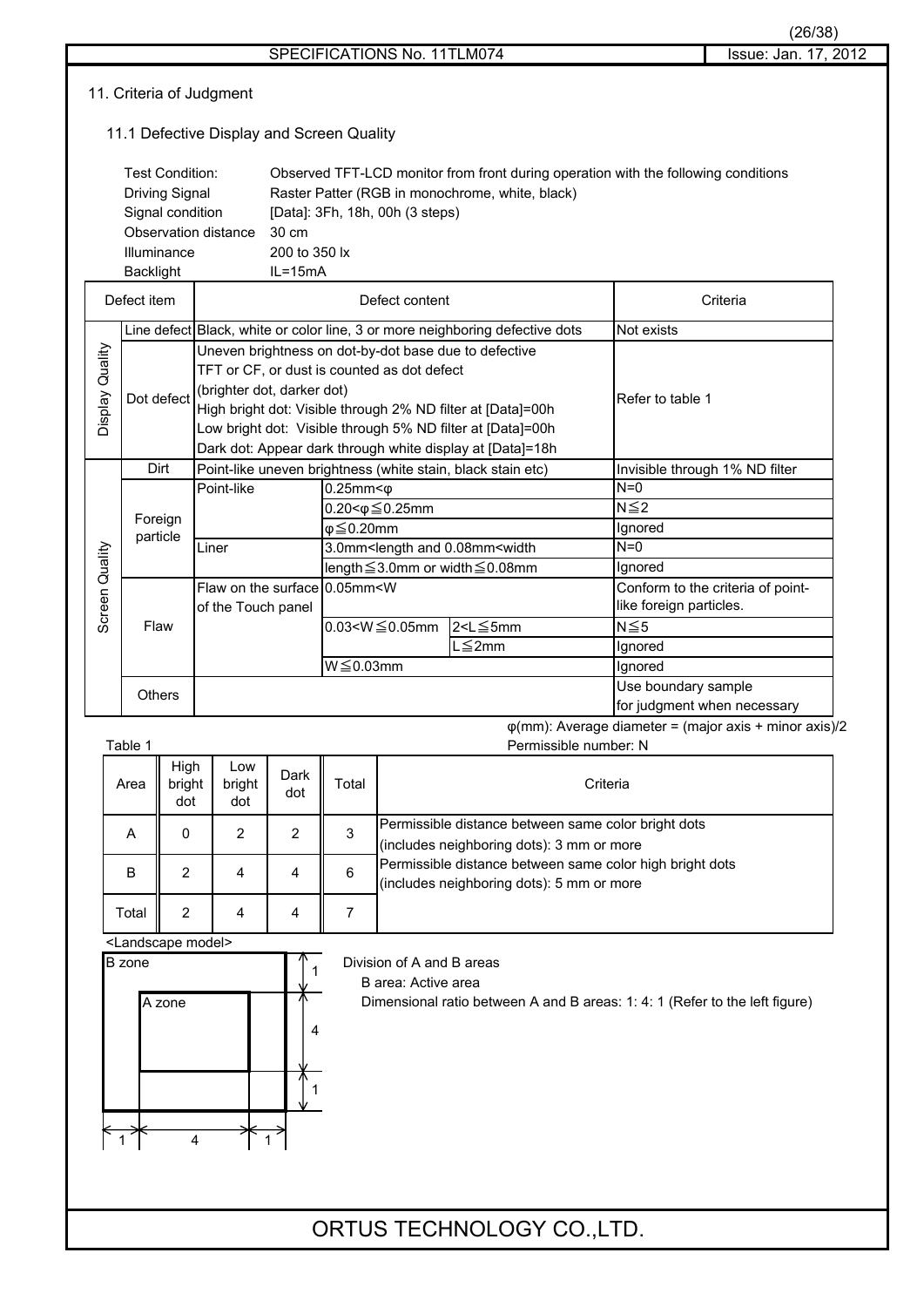| Issue: Jan. 17, 2012<br>SPECIFICATIONS No. 11TLM074<br>11.2 Screen and Other Appearance<br>Testing conditions<br>Observation distance<br>30cm<br>Illuminance<br>1200~2000 lx<br>Criteria<br>Remark<br>Item<br>Flaw<br>Ignore invisible defect when the backlight is on.<br>Applicable area:<br>Polarizer<br>Stain<br>Active area only<br>(Refer to the section<br><b>Bubble</b><br>3.2 "Outward form")<br>Dust<br>Dent<br>No functional defect occurs<br>S-case<br>FPC cable<br>No functional defect occurs<br>Criteria<br>Item<br>Appearance<br>Unit:mm<br>Corner area<br>$\mathbf c$<br>$a \leq 3$<br>a<br>$b \leq 3$<br>$c \leq t$<br>(t: glass thickness)<br>b<br>$a,b \leq 0.5$ is ignored<br>$n \leq 2$<br>Unit:mm<br>Others<br>Glass<br>chipping<br>$a \leq 5$<br>$\mathbf C$<br>$b \leq 1$<br>а<br>$c \leq t$<br>(t:glass thickness)<br>$a,b \leq 0.5$ is ignored<br>Maximum permissible number<br>b<br>of chipping off on a side is 5.<br>None<br>Progressive crack<br>Average diameter d ≤8mm is acceptable.<br>Concentric interference fringe<br>Darkness: comply with the boundary<br>(Test method)<br>sample<br>Observe the Panel surface from 60 degrees angle<br>to the surface under white fluorescent lamp (Triple<br>wavelength lamp)<br>Touch Panel<br>Interference<br>120°<br>fringe<br>$60^\circ$<br>$D \leq \varphi 0.2$ mm<br>Ignored<br>D<br>φ0.2 <d≦φ0.6mm<br><math>N \leq 2</math><br/>Fisheye<br/><math>\phi</math>0.6mm<math>&lt;</math>D<br/><math>N=0</math><br/>Film<br/>surface<br/>(D: Average diameter of valley part)<br/>H≦0.4mm is acceptable.<br/>0.4<sub>mm</sub><br/>H<br/>Puffiness<br/><b>Touch Panel</b><br/>ORTUS TECHNOLOGY CO., LTD.</d≦φ0.6mm<br> |  |  |  |  |  | (27/38) |
|--------------------------------------------------------------------------------------------------------------------------------------------------------------------------------------------------------------------------------------------------------------------------------------------------------------------------------------------------------------------------------------------------------------------------------------------------------------------------------------------------------------------------------------------------------------------------------------------------------------------------------------------------------------------------------------------------------------------------------------------------------------------------------------------------------------------------------------------------------------------------------------------------------------------------------------------------------------------------------------------------------------------------------------------------------------------------------------------------------------------------------------------------------------------------------------------------------------------------------------------------------------------------------------------------------------------------------------------------------------------------------------------------------------------------------------------------------------------------------------------------------------------------------------------------------------------------------------------------------------------------------------------------------------------------------------------------|--|--|--|--|--|---------|
|                                                                                                                                                                                                                                                                                                                                                                                                                                                                                                                                                                                                                                                                                                                                                                                                                                                                                                                                                                                                                                                                                                                                                                                                                                                                                                                                                                                                                                                                                                                                                                                                                                                                                                  |  |  |  |  |  |         |
|                                                                                                                                                                                                                                                                                                                                                                                                                                                                                                                                                                                                                                                                                                                                                                                                                                                                                                                                                                                                                                                                                                                                                                                                                                                                                                                                                                                                                                                                                                                                                                                                                                                                                                  |  |  |  |  |  |         |
|                                                                                                                                                                                                                                                                                                                                                                                                                                                                                                                                                                                                                                                                                                                                                                                                                                                                                                                                                                                                                                                                                                                                                                                                                                                                                                                                                                                                                                                                                                                                                                                                                                                                                                  |  |  |  |  |  |         |
|                                                                                                                                                                                                                                                                                                                                                                                                                                                                                                                                                                                                                                                                                                                                                                                                                                                                                                                                                                                                                                                                                                                                                                                                                                                                                                                                                                                                                                                                                                                                                                                                                                                                                                  |  |  |  |  |  |         |
|                                                                                                                                                                                                                                                                                                                                                                                                                                                                                                                                                                                                                                                                                                                                                                                                                                                                                                                                                                                                                                                                                                                                                                                                                                                                                                                                                                                                                                                                                                                                                                                                                                                                                                  |  |  |  |  |  |         |
|                                                                                                                                                                                                                                                                                                                                                                                                                                                                                                                                                                                                                                                                                                                                                                                                                                                                                                                                                                                                                                                                                                                                                                                                                                                                                                                                                                                                                                                                                                                                                                                                                                                                                                  |  |  |  |  |  |         |
|                                                                                                                                                                                                                                                                                                                                                                                                                                                                                                                                                                                                                                                                                                                                                                                                                                                                                                                                                                                                                                                                                                                                                                                                                                                                                                                                                                                                                                                                                                                                                                                                                                                                                                  |  |  |  |  |  |         |
|                                                                                                                                                                                                                                                                                                                                                                                                                                                                                                                                                                                                                                                                                                                                                                                                                                                                                                                                                                                                                                                                                                                                                                                                                                                                                                                                                                                                                                                                                                                                                                                                                                                                                                  |  |  |  |  |  |         |
|                                                                                                                                                                                                                                                                                                                                                                                                                                                                                                                                                                                                                                                                                                                                                                                                                                                                                                                                                                                                                                                                                                                                                                                                                                                                                                                                                                                                                                                                                                                                                                                                                                                                                                  |  |  |  |  |  |         |
|                                                                                                                                                                                                                                                                                                                                                                                                                                                                                                                                                                                                                                                                                                                                                                                                                                                                                                                                                                                                                                                                                                                                                                                                                                                                                                                                                                                                                                                                                                                                                                                                                                                                                                  |  |  |  |  |  |         |
|                                                                                                                                                                                                                                                                                                                                                                                                                                                                                                                                                                                                                                                                                                                                                                                                                                                                                                                                                                                                                                                                                                                                                                                                                                                                                                                                                                                                                                                                                                                                                                                                                                                                                                  |  |  |  |  |  |         |
|                                                                                                                                                                                                                                                                                                                                                                                                                                                                                                                                                                                                                                                                                                                                                                                                                                                                                                                                                                                                                                                                                                                                                                                                                                                                                                                                                                                                                                                                                                                                                                                                                                                                                                  |  |  |  |  |  |         |
|                                                                                                                                                                                                                                                                                                                                                                                                                                                                                                                                                                                                                                                                                                                                                                                                                                                                                                                                                                                                                                                                                                                                                                                                                                                                                                                                                                                                                                                                                                                                                                                                                                                                                                  |  |  |  |  |  |         |
|                                                                                                                                                                                                                                                                                                                                                                                                                                                                                                                                                                                                                                                                                                                                                                                                                                                                                                                                                                                                                                                                                                                                                                                                                                                                                                                                                                                                                                                                                                                                                                                                                                                                                                  |  |  |  |  |  |         |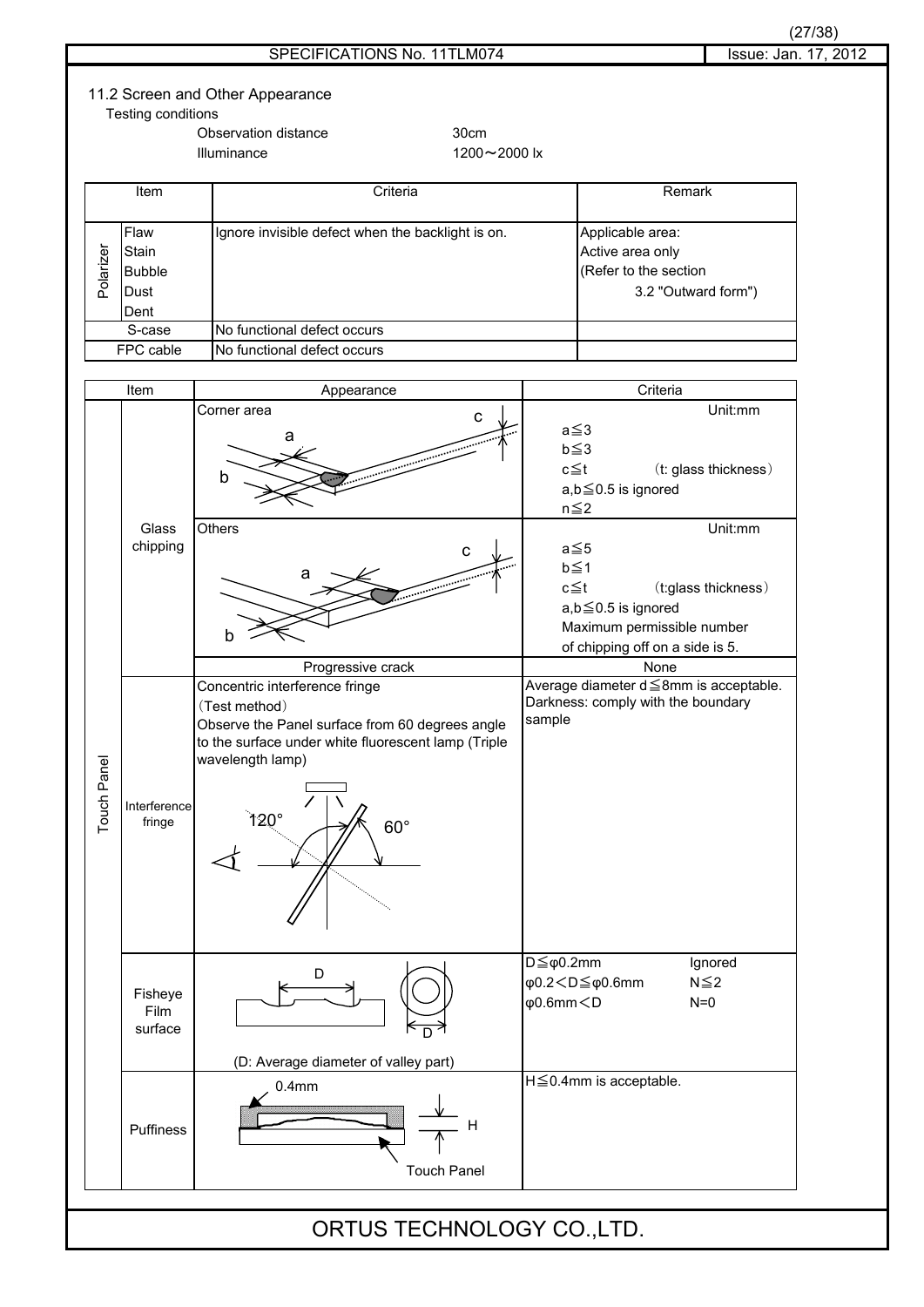### 12. Reliability Test

| Test item                      |                                           | <b>Test condition</b>                                    | number of failures      |
|--------------------------------|-------------------------------------------|----------------------------------------------------------|-------------------------|
|                                |                                           |                                                          | /number of examinations |
|                                | High temperature storage                  | $Ta=80^{\circ}C$<br>240H                                 | 0 <sub>3</sub>          |
|                                | Low temperature storage                   | $\overline{\text{T}}$ a=-30°C<br>240H                    | $0\angle 3$             |
|                                | High temperature & high                   | Ta=60°C, RH=90%<br>240H                                  | 0/3                     |
|                                | humidity storage                          | non condensing<br>X                                      |                         |
| Durability test                | High temperature operation                | $Tp = 70^{\circ}C$<br>240H                               | 0/3                     |
|                                | Low temperature operation                 | $Tp = -20^{\circ}C$<br>240H                              | $0\diagup 3$            |
|                                | High temp & humid operation               | Tp=40°C, RH=90%<br>240H                                  | $0\angle 3$             |
|                                |                                           | $\times$<br>non condensing                               |                         |
|                                | Thermal shock storage                     | 100 cycles<br>$-30 \leftarrow 80^{\circ}$ C(30min/30min) | $0 \angle 3$            |
|                                |                                           | Confirms to EIAJ ED-4701/300                             | 0 <sub>3</sub>          |
|                                | Electrostatic discharge test              | C=200pF, R=0Ω, V=±200V                                   |                         |
|                                | (Non operation)                           | Each 3 times of discharge on and power supply            |                         |
|                                |                                           | and other terminals.                                     |                         |
|                                |                                           | C=250pF, R=100Ω, V=±12kV                                 | $0 \times 3$            |
|                                | Surface discharge test<br>(Non operation) | Each 5 times of discharge in both polarities             |                         |
|                                |                                           | on the center of screen with the case grounded.          |                         |
| Vlechanical environmental test |                                           | Pull the FPC with the force of 3N for 10 sec.            | $0 \angle 3$            |
|                                | FPC tension test<br>(FPC of LCD only)     | in the direction +/- 90-degree to its                    |                         |
|                                |                                           | original direction.                                      |                         |
|                                |                                           | Pull the FPC with the force of 3N for 10 sec.            | 0/3                     |
|                                | FPC bend test<br>(FPC of LCD only)        | in the direction +/-180-degree to its                    |                         |
|                                |                                           | original direction. Reciprocate it 3 times.              |                         |
|                                |                                           | Total amplitude 1.5mm, $f=10 \sim 55$ Hz, X,Y,Z          | $0\angle 3$             |
|                                | Vibration test                            | directions for each 2 hours                              |                         |
|                                |                                           | Use ORTUS TECHNOLOGY original jig                        | 0/3                     |
|                                |                                           | (see next page) and make an impact with                  |                         |
|                                | Impact test                               | peak acceleration of 1000m/s2 for 6 msec with            |                         |
|                                |                                           | half sine-curve at 3 times to each X, Y, Z directions    |                         |
|                                |                                           | in conformance with JIS 60068-2-27-1995.                 |                         |
|                                |                                           | Acceleration of 19.6m/s <sup>2</sup> with frequency of   | $0 \times 1$ Packing    |
|                                | Packing vibration-proof test              | 10→55→10Hz, X, Y, Zdirection for each                    |                         |
|                                |                                           | 30 minutes                                               |                         |
| Packing test                   |                                           | Drop from 75cm high.                                     | 0/1 Packing             |
|                                | Packing drop test                         | 1 time to each 6 surfaces, 3 edges, 1 corner             |                         |

Note:Ta=ambient temperature Tp=Panel temperature

㶎䇭The profile of high temperature/humidity storage and High Temperature/humidity operation (Pure water of over  $10M\Omega$ ·cm shall be used.)

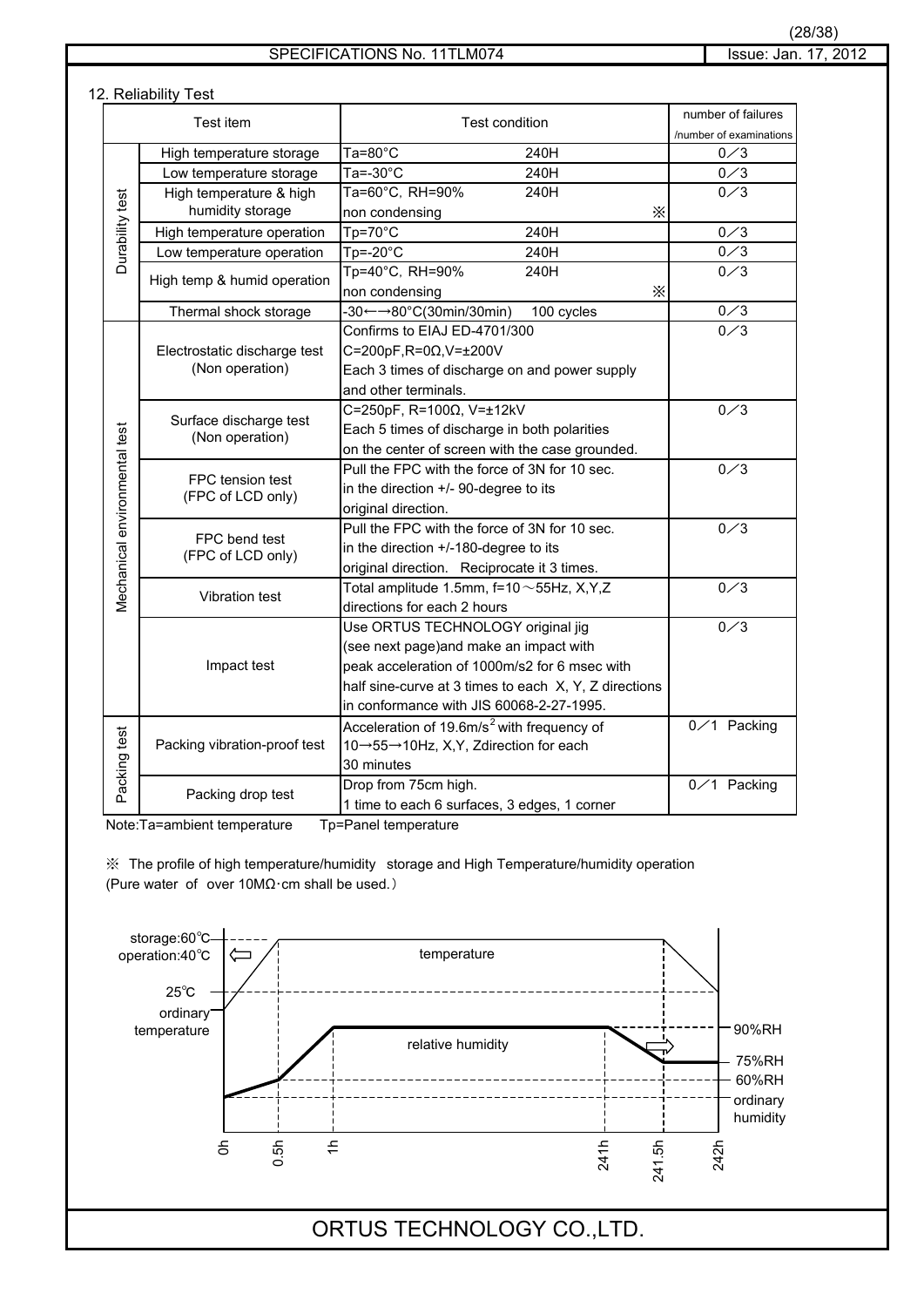

Table2.Reliability Criteria

Measure the parameters after leaving the monitor at the ordinary temperature for 24 hours or more after the test completion.

| litem           | Standard                              | <b>IRemarks</b>     |
|-----------------|---------------------------------------|---------------------|
| Display quality | No visible abnormality shall be seen. |                     |
| Contrast ratio  | 140 or more                           | <b>Backlight ON</b> |

### ORTUS TECHNOLOGY Original Jig

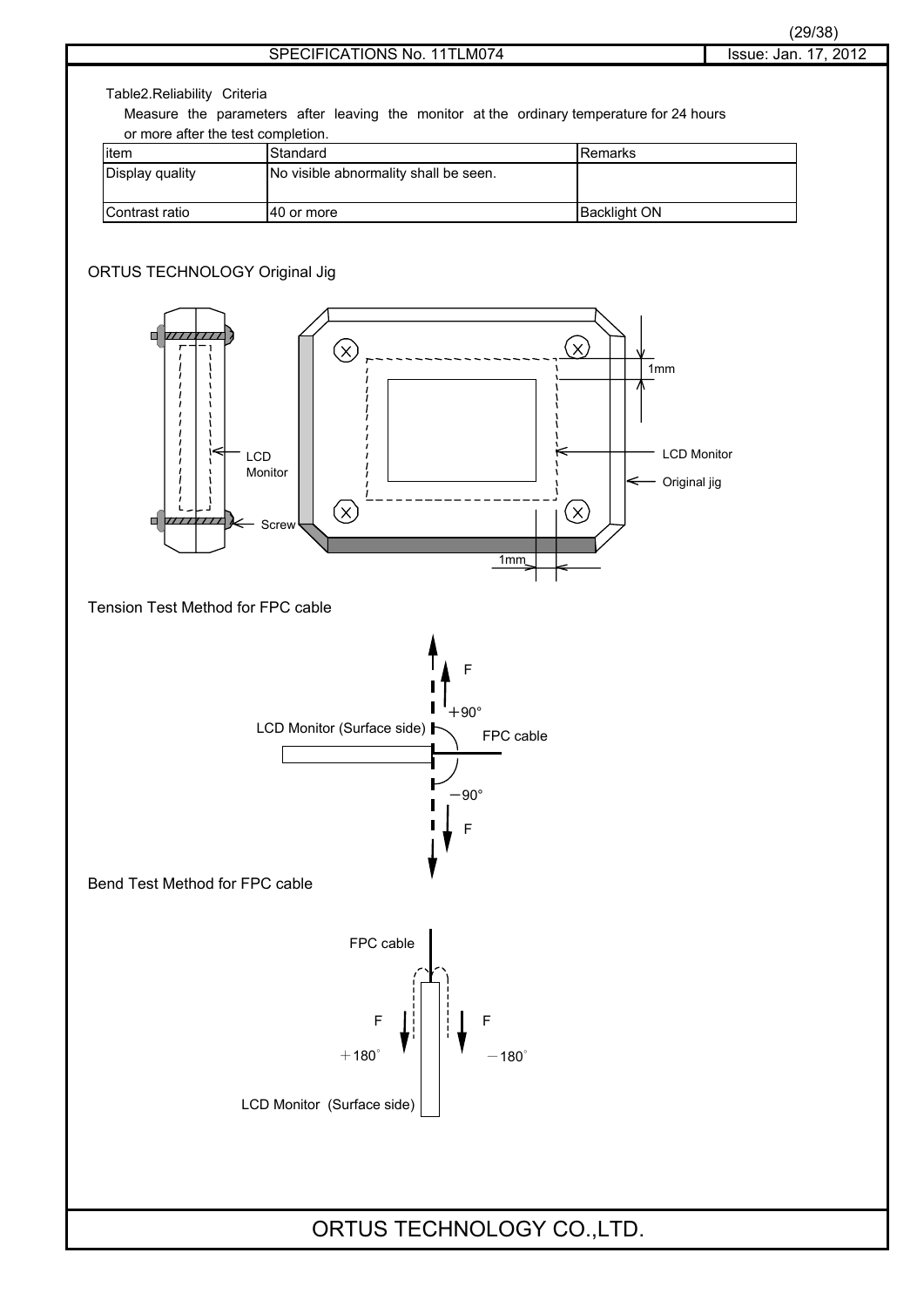

Remark: The return of packing materials is not required.

|                | Packing item name         | Specs., Material         |                       |                                                  |
|----------------|---------------------------|--------------------------|-----------------------|--------------------------------------------------|
| U              | <b>TRAY</b>               | A-PET                    |                       |                                                  |
| $^{\circledR}$ | <b>SEALING BAG</b>        |                          |                       |                                                  |
| $\circled{3}$  | <b>INNER CARTON</b>       | Corrugated cardboard     |                       |                                                  |
|                | <b>INNER BOARD</b>        | Corrugated cardboard     |                       | Dimension of extra outer carton                  |
| $\circledS$    | <b>OUTER CARTON</b>       | Corrugated cardboard     | $D:$ Approx.          | (338mm)                                          |
| $^{\circledR}$ | Drier                     | Moisture absorber        | W: Approx.            | (549mm)                                          |
| $^\circledR$   | Packing tape              |                          | H: Approx.            | (198mm)                                          |
| $\circledR$    | <b>EXTRA OUTER CARTON</b> | Corrugated cardboard     |                       | Quantity of products in one carton: 4pcsx7=28pcs |
| $\circledS$    | <b>FOAM SHEET</b>         | Anti-static polyethilene | Gross weight: Approx. | $7.1$ Kg                                         |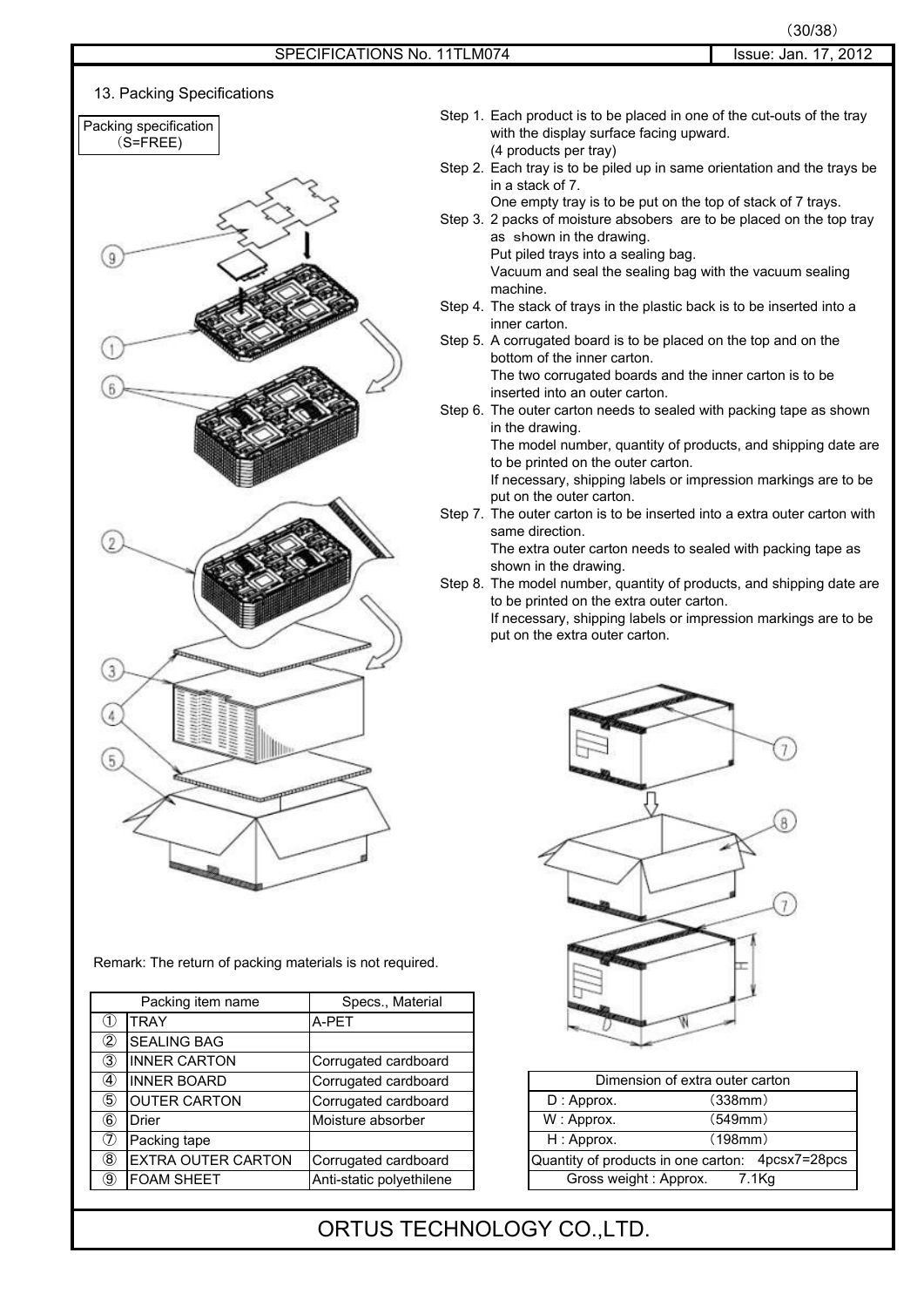### 14. Handling Instruction

14.1 Cautions for Handling LCD panels

|     | Caution                                                                                                                                                                                                                                                                                                                                 |
|-----|-----------------------------------------------------------------------------------------------------------------------------------------------------------------------------------------------------------------------------------------------------------------------------------------------------------------------------------------|
| (1) | Do not make an impact on the LCD panel glass because it may break and you may get injured from it.                                                                                                                                                                                                                                      |
| (2) | If the glass breaks, do not touch it with bare hands.<br>(Fragment of broken glass may stick you or you cut yourself on it.                                                                                                                                                                                                             |
| (3) | If you get injured, receive adequate first aid and consult a medial doctor.                                                                                                                                                                                                                                                             |
| (4) | Do not let liquid crystal get into your mouth.<br>(If the LCD panel glass breaks, try not let liquid crystal get into your mouth even toxic property<br>of liquid crystal has not been confirmed.                                                                                                                                       |
| (5) | If liquid crystal adheres, rinse it out thoroughly.<br>(If liquid crystal adheres to your cloth or skin, wipe it off with rubbing alcohol or wash<br>it thoroughly with soap. If liquid crystal gets into eyes, rinse it with clean water<br>for at least 15 minutes and consult an eye doctor.                                         |
| (6) | If you scrap this products, follow a disposal standard of industrial waste<br>that is legally valid in the community, country or territory where you reside.                                                                                                                                                                            |
| (7) | Do not connect or disconnect this product while its application products is powered on.                                                                                                                                                                                                                                                 |
| (8) | Do not attempt to disassemble or modify this product as it is precision component.                                                                                                                                                                                                                                                      |
| (9) | If a part of soldering part has been exposed, and avoid contact (short-circuit)<br>with a metallic part of the case etc. about FPC of this model, please.<br>Please insulate it with the insulating tape etc. if necessary.<br>The defective operation is caused, and there is a possibility to generation<br>of heat and the ignition. |
|     | (10) Since excess current protection circuit is not built in this TFT module, there is the possibility that<br>LCD module or peripheral circuit become feverish and burned in case abnormal operation is generated.<br>We recommend you to add excess current protection circuit to power supply.                                       |
|     | (11) The end part of glass and film of touch panel has conductivity, and avoid contact (short-circuit)<br>with electroconductive case etc There is a possibility of setting up a defective touch panel,<br>and insulate it for the case suppression (cushion etc.) if necessary, please.                                                |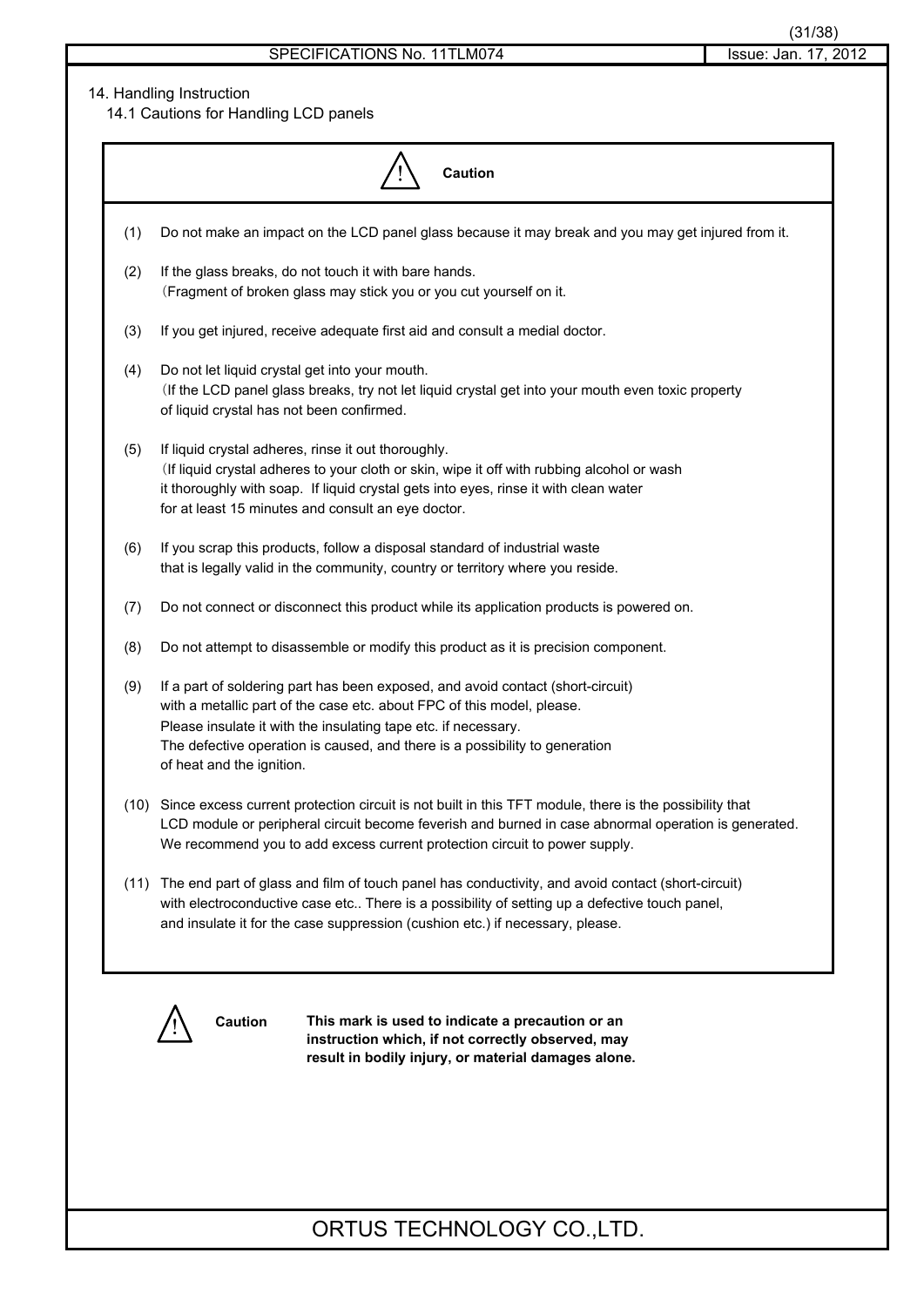### 14.2 Precautions for Handling

- 1) Wear finger tips at incoming inspection and for handling the TFT monitors to keep display quality and keep the working area clean. Do not touch the surface of the monitor as it is easily scratched.
- 2) Wear grounded wrist-straps and use electrostatic neutralization blowers to prevent static charge and discharge when handling the TFT monitors as the LED in this TFT monitors is damageable to electrostatic discharge. Designate an appropriate operating area, and set equipment, tools, and machines properly when handling this product.
- 3) Avoid strong mechanical shock including knocking, hitting or dropping to the TFT monitors for protecting their glass parts. Do not use the TFT monitors that have been experienced dropping or strong mechanical shock.
- 4) Do not use or storage the TFT monitors at high temperature and high humidity environment. Particularly, never use or storage the TFT monitors at a location where condensation builds up.
- 5) Avoid using and storing TFT monitors at a location where they are exposed to direct sunlight or ultraviolet rays to prevent the LCD panels from deterioration by ultraviolet rays.
- 6) Do not stain or damage the contacts of the FPC cable . FPC cable needs to be inserted until it can reach to the end of connector slot. During insertion, make sure to keep the cable in a horizontal position to avoid an oblique insertion. Otherwise, it may cause poor contact or deteriorate reliability of the FPC cable.
- 7) Do not bend or pull the FPC cable or carry the TFT monitor by holding the FPC cable.
- 8) Peel off the protective film on the TFT monitors during mounting process. Refer to the section 14.5 on how to peel off the protective film. We are not responsible for electrostatic discharge failures or other defects occur when peeling off the protective film.

### 14.3 Precautions for Operation

- 1) Since this TFT monitors are not equipped with light shielding for the driver IC, do not expose the driver IC to strong lights during operation as it may cause functional failures.
- 2) When turning off the power, turn off the input signal before or at the same timing of switching off the power.
- 3) Optimize VCOMDC within recommended operating conditions. \* When VCOMDC is not an optimal value, flicker and image sticking will be occurred.
- 4) Do not plug in or out the FPC cable while power supply is switch on. Plug the FPC cable in and out while power supply is switched off.
- 5) Do not operate the TFT monitors in the strong magnetic field. It may break the TFT monitors.
- 6) Do not display a fixed image on the screen for a long time. Use a screen-saver or other measures to avoid a fixed image displayed on the screen for a long time. Otherwise, it may cause burn-in image on the screen due the characteristics of liquid crystal.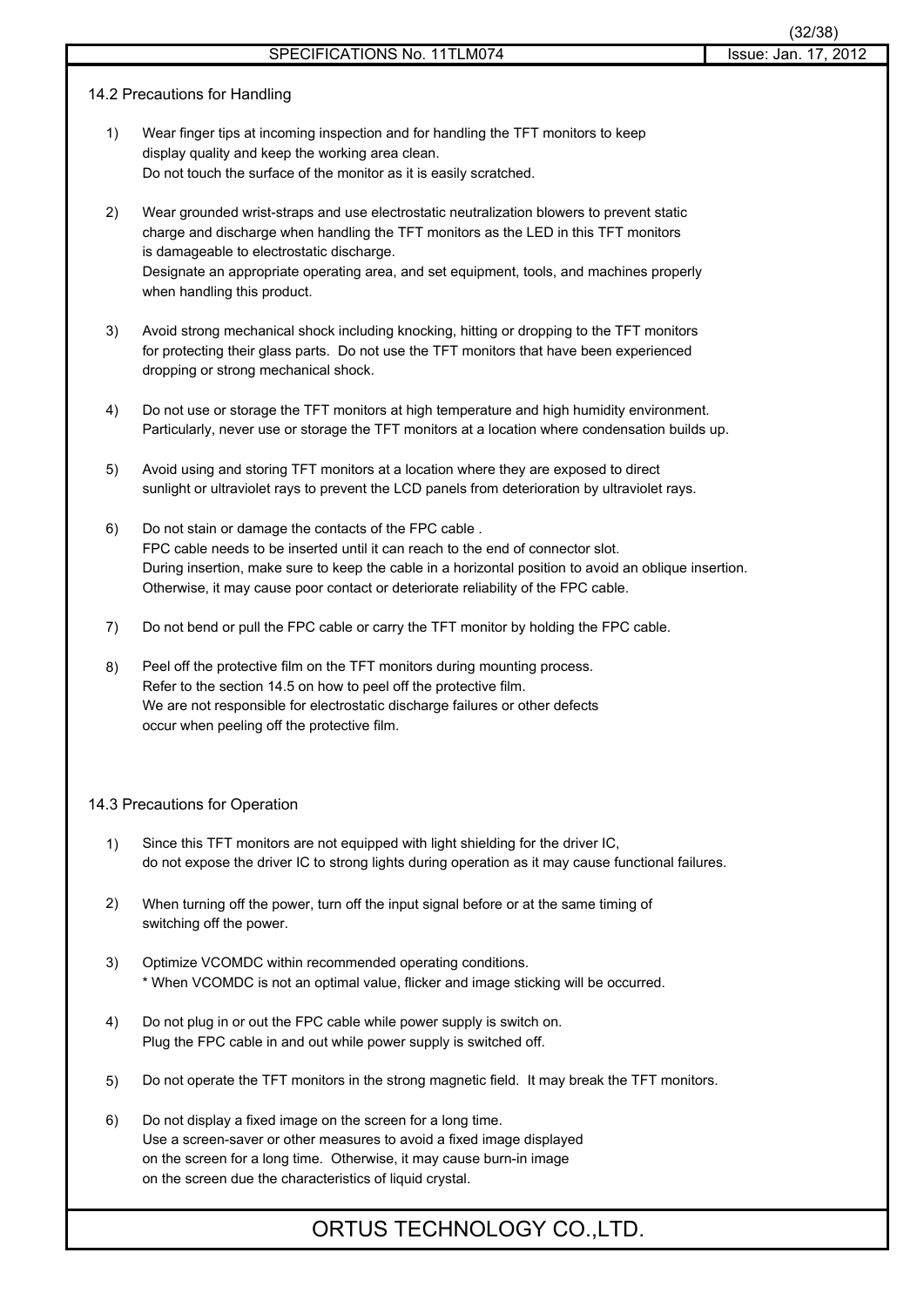### 14.4 Storage Condition for Shipping Cartons

Storage environment

| Temperature | 0 to $40^{\circ}$ C                                                                                                                            |
|-------------|------------------------------------------------------------------------------------------------------------------------------------------------|
| Humidity    | 60%RH or less                                                                                                                                  |
|             | No-condensing occurs under low temperature with high humidity condition.                                                                       |
| Atmosphere  | No poisonous gas that can erode electronic components and/or wiring<br>materials should be detected.                                           |
| Time period | 3 months                                                                                                                                       |
| Unpacking   | To prevent damages caused by static electricity, anti-static precautionary measures<br>(e.g. earthing, anti-static mat) should be implemented. |
|             |                                                                                                                                                |

• Maximum piling up 7 cartons

### 14.5 Precautions for Peeling off the Protective film

The followings work environment and work method are recommended to prevent the TFT monitors from static damage or adhesion of dust when peeling off the protective films.

### A) Work Environment

- a) Humidity: 50 to 70 %RH, Temperature15 to 27°C
- b) Operators should wear conductive shoes, conductive clothes, conductive finger tips and grounded wrist-straps. Anti-static treatment should be implemented to work area's floor.
- c) Use a room shielded against outside dust with sticky floor mat laid at the entrance to eliminate dirt.

### B) Work Method

- The following procedures should taken to prevent the driver ICs from charging and discharging.
- a) Use an electrostatic neutralization blower to blow air on the TFT monitors to its lower right when FPC cable placed down. Optimize direction of the blowing air and the distance between the TFT monitors and the electrostatic neutralization blower.
- b) Peel off the tab slowly (spending more than 2 secs to complete) by pulling it to opposite direction.



䋨Optimize air direction and the distance)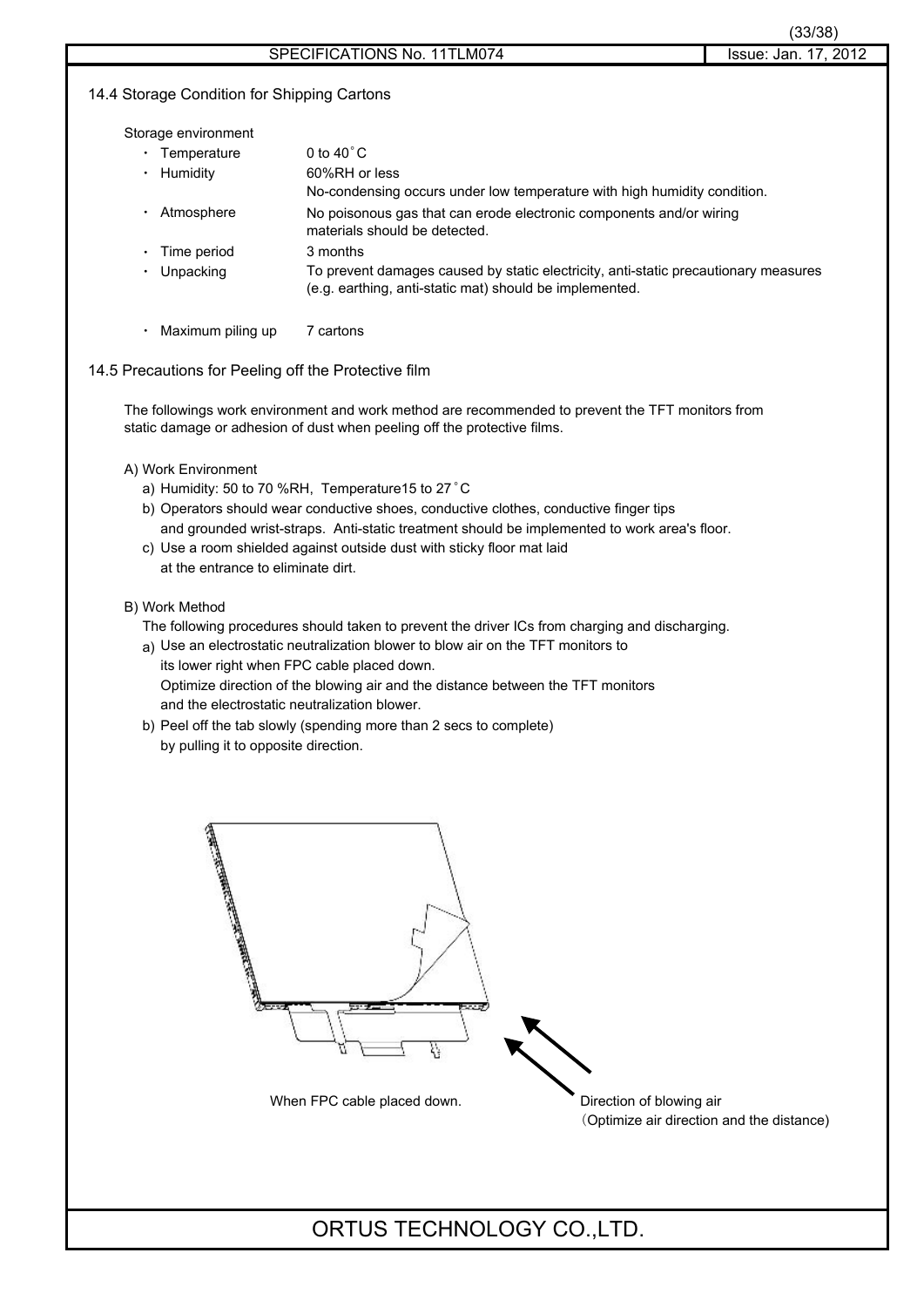### **APPENDIX**

Reference Method for Measuring Optical Characteristics and Performance

| 1. Measurement Condition (Backlight ON) |                                                                                                 |  |  |  |  |
|-----------------------------------------|-------------------------------------------------------------------------------------------------|--|--|--|--|
| Measuring instruments:                  | CS1000 (KONICA MINOLTA), LCD7000 (OTSUKA ELECTRONICS), EZcontrast160D (ELDIM)                   |  |  |  |  |
| Driving condition:                      | Refer to the section "Optical Characteristics"                                                  |  |  |  |  |
| Measured temperature:                   | 25°C unless specified                                                                           |  |  |  |  |
| Measurement system:                     | See the chart below. The luminance meter is placed on the normal line of<br>measurement system. |  |  |  |  |
| Measurement point:                      | At the center of the screen unless otherwise specified                                          |  |  |  |  |



Measurement is made after 30 minutes of lighting of the backlight.

Measurement point: At the center point of the screen Brightness distribution: 9 points shown in the following drawing.



Dimensional ratio of active area

Backlight IL=15mA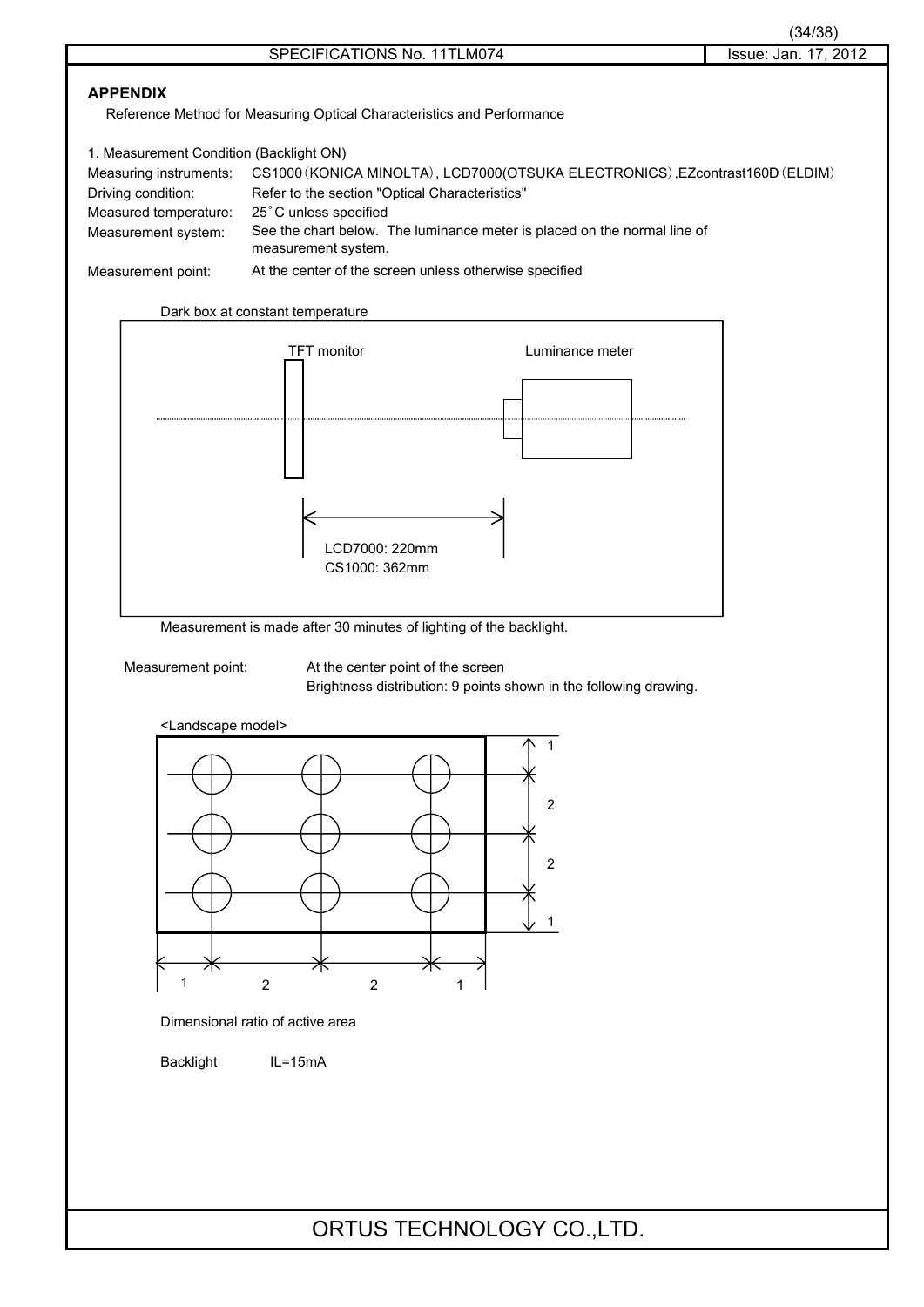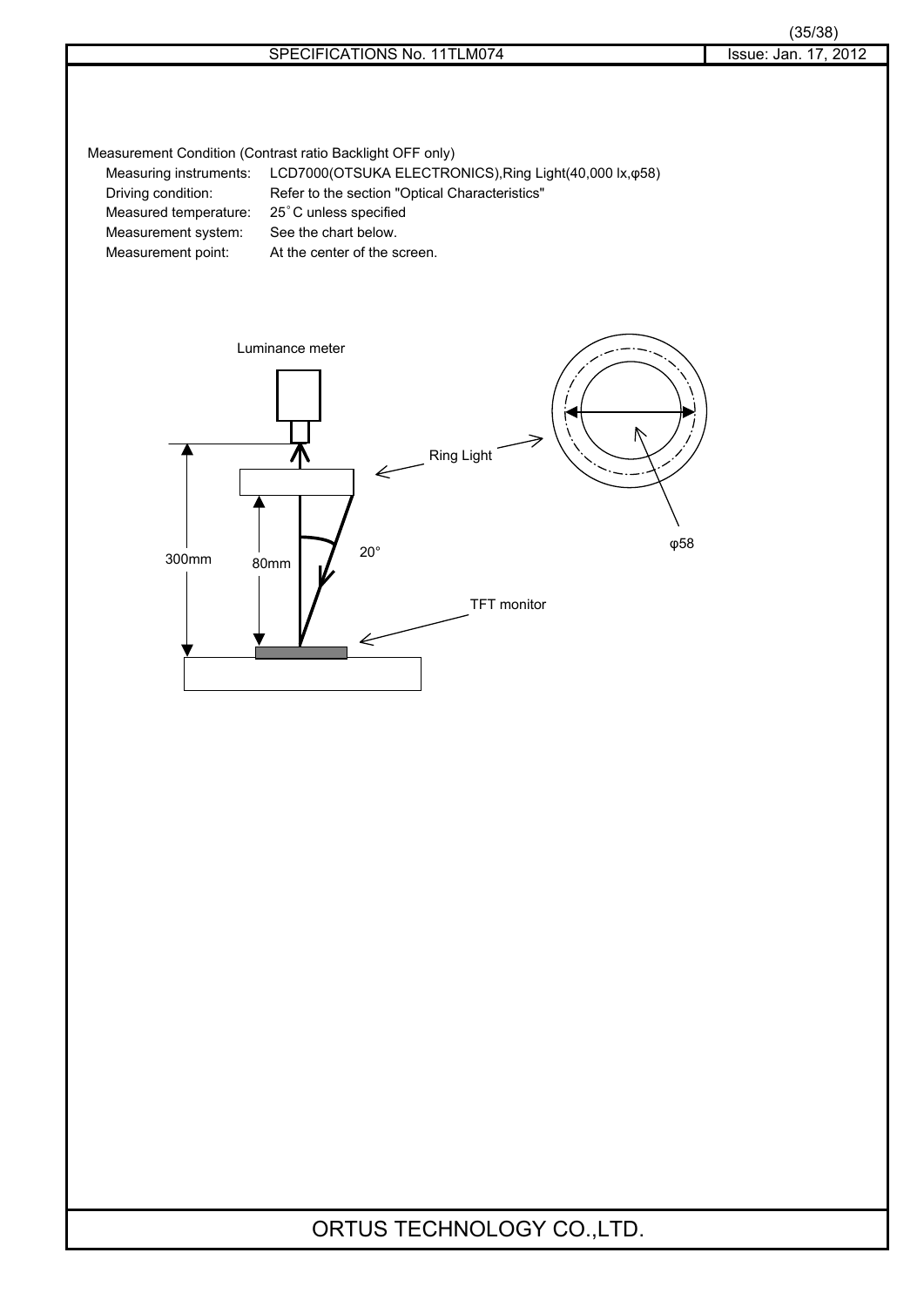|  | 2. Test Method |                         |                                                                                         |                |                      |
|--|----------------|-------------------------|-----------------------------------------------------------------------------------------|----------------|----------------------|
|  | Notice         | Item                    | Test method                                                                             | Measuring      | Remark               |
|  |                |                         |                                                                                         | instrument     |                      |
|  | 1              | Response                | Measure output signal waveform by the luminance                                         | <b>LCD7000</b> | Black display        |
|  |                | time                    | meter when raster of window pattern is changed from                                     |                | [Data]=00h           |
|  |                |                         | white to black and from black to white.                                                 |                | White display        |
|  |                |                         |                                                                                         |                | [Data]=3Fh           |
|  |                |                         |                                                                                         |                | <b>TON</b>           |
|  |                |                         | White<br><b>Black</b><br>White                                                          |                | Rise time            |
|  |                |                         |                                                                                         |                |                      |
|  |                |                         |                                                                                         |                | <b>TOFF</b>          |
|  |                |                         | White                                                                                   |                | Fall time            |
|  |                |                         | 100%                                                                                    |                |                      |
|  |                |                         |                                                                                         |                |                      |
|  |                |                         | 90%                                                                                     |                |                      |
|  |                |                         |                                                                                         |                |                      |
|  |                |                         |                                                                                         |                |                      |
|  |                |                         |                                                                                         |                |                      |
|  |                |                         |                                                                                         |                |                      |
|  |                |                         |                                                                                         |                |                      |
|  |                |                         |                                                                                         |                |                      |
|  |                |                         |                                                                                         |                |                      |
|  |                |                         | 10%                                                                                     |                |                      |
|  |                |                         |                                                                                         |                |                      |
|  |                |                         | 0%                                                                                      |                |                      |
|  |                |                         |                                                                                         |                |                      |
|  |                |                         | <b>Black</b>                                                                            |                |                      |
|  |                |                         | <b>TOFF</b><br><b>TON</b>                                                               |                |                      |
|  | $\overline{2}$ |                         | Contrast ratio Measure maximum luminance Y1([Data]=3Fh) and                             | CS1000         | <b>Backlight ON</b>  |
|  |                |                         | minimum luminance Y2([Data]=00h) at the center of                                       | <b>LCD7000</b> | <b>Backlight OFF</b> |
|  |                |                         | the screen by displaying raster or window pattern.                                      |                |                      |
|  |                |                         | Then calculate the ratio between these two values.                                      |                |                      |
|  |                |                         | Contrast ratio = Y1/Y2                                                                  |                |                      |
|  | 3              | Viewing                 | Diameter of measuring point: 8mmo<br>Move the luminance meter from right to left and up | EZcontrast160D |                      |
|  |                | angle                   | and down and determine the angles where                                                 |                |                      |
|  |                | Horizontal <sub>0</sub> | contrast ratio is 10.                                                                   |                |                      |
|  |                | Verticalo               |                                                                                         |                |                      |
|  | 5              | White                   | Measure chromaticity coordinates x and y of CIE1931                                     | CS1000         |                      |
|  |                | chromaticity            | colorimetric system at [Data] = 3Fh                                                     |                |                      |
|  |                |                         | Color matching faction: 2°view                                                          |                |                      |
|  |                |                         |                                                                                         |                |                      |
|  | 6              | Burn-in                 | Visually check burn-in image on the screen after                                        |                |                      |
|  |                |                         | 0.5 hours of "window display" ([Data]=3Fh/00h).                                         |                |                      |
|  | $\overline{7}$ | Center                  | Measure the brightness at the center of the screen.                                     | CS1000         |                      |
|  |                | brightness              |                                                                                         |                |                      |
|  | 8              | <b>Brightness</b>       | (Brightness distribution) = 100 x B/A %                                                 | CS1000         |                      |
|  |                | distribution            | A: max. brightness of the 9 points                                                      |                |                      |
|  |                |                         | B: min. brightness of the 9 points                                                      |                |                      |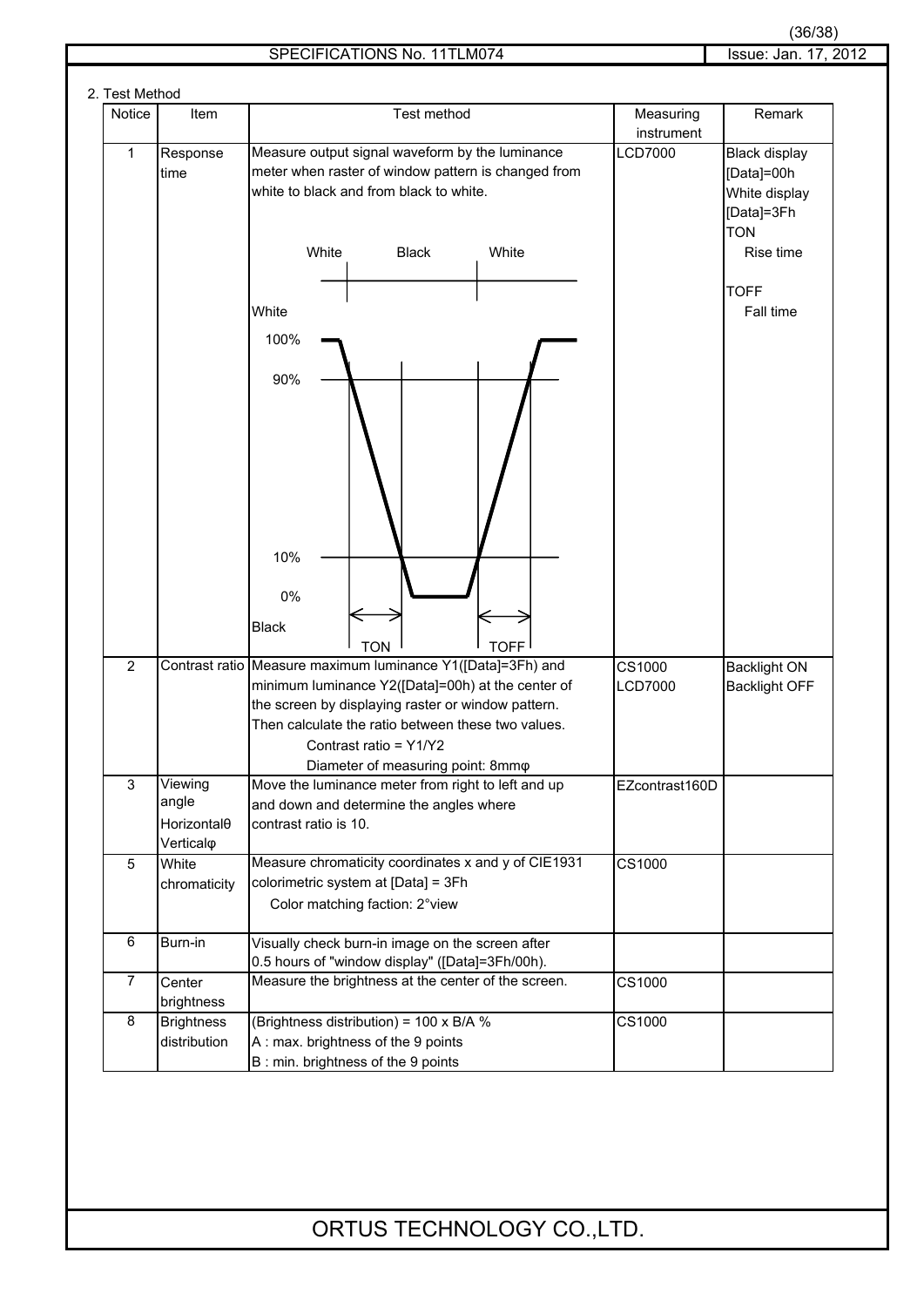\* Linearity Measurement of Touch Panel



LE(%)=∆V/(Vin-Vout)×100

LEmax(%)=∆Vmax/(Vin-Vout)×100

distance